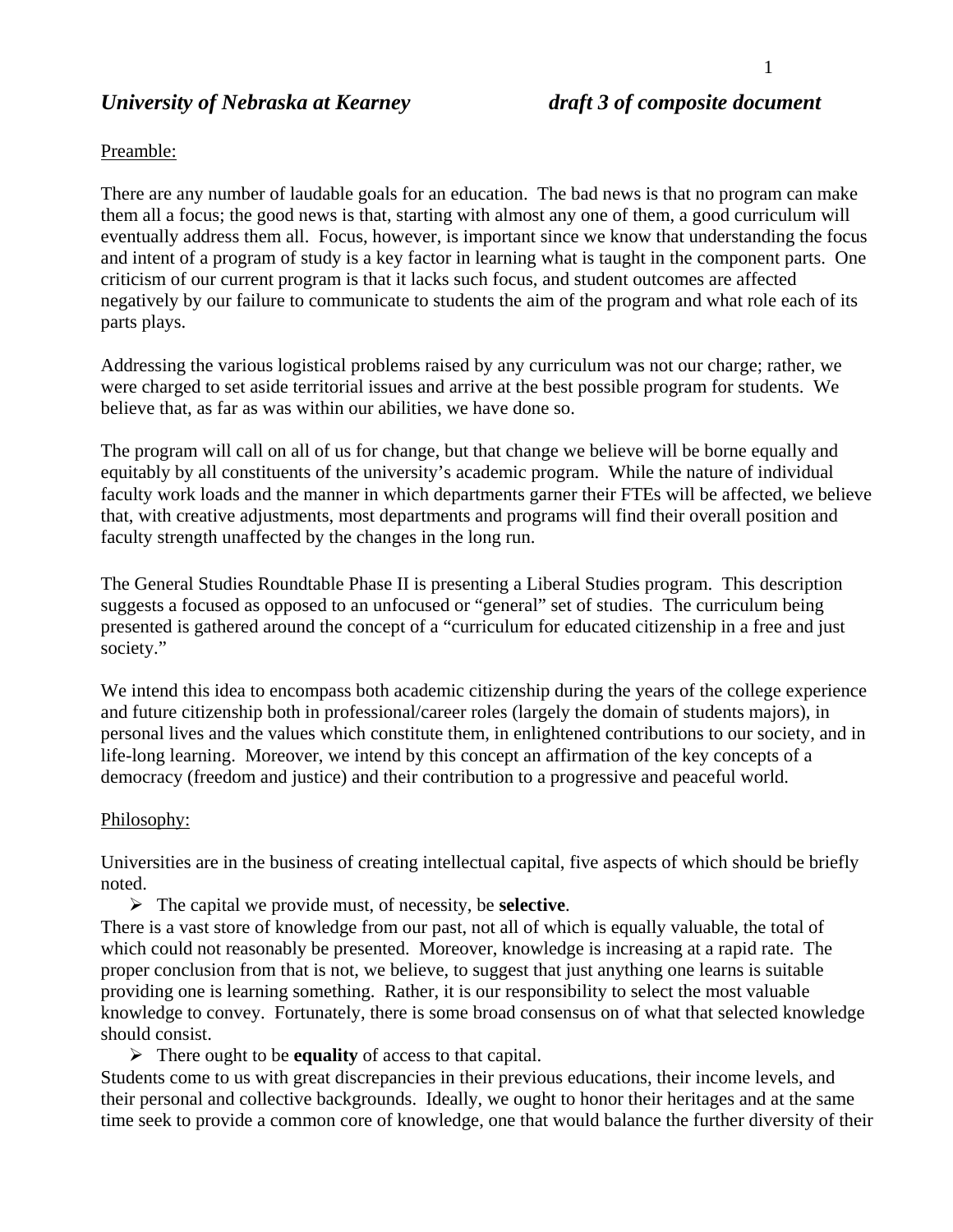eventual academic emphases in their majors. The truth is that intellectual capital is directly related to affluence and upward mobility, and we have an intellectual responsibility to "share the wealth."

¾ Intellectual capital is at the heart of the creation of a **community** out of our diversity. Jefferson, Horace Mann, and John Dewey may have held diverse views of educational processes, but they were one in their belief that a common literacy was vital to the development of a common culture. Citizenship is the participation in the common good, and understanding of the common good is, we believe, an inescapable aim of a sound liberal studies program.

¾ **The idea of a university** is a crucial part of the intellectual capital we provide. It is not enough that students master facts and fields of knowledge. They should also gain an understanding of what a university is about, why universities exist, why the knowledge they create and disseminate is important to individuals and societies, and why it is in citizen's interest to maintain and promote universities. While universities differ widely in many of their aspects, common core skills are necessary in all of them for mastering academic subjects and common modes or methods of knowing are at the heart of each of them. We have an obligation to share with students the idea and justification for what we do as an academy of advanced learning.

¾ Intellectual capital should encompass the **major ways our minds engage the world**. The academic taxonomy (humanities, sciences, etc) is addressed in our proposed program, but more importantly we should recall that this taxonomy addresses the major areas attracting human curiosity and investigation: knowing oneself, knowing how groups and communities function, understanding institutions and how they evolve, investigating the natural world in its several aspects, and grasping the "built" world and the several senses in which it is "constructed."

For all the virtues of an eclectic program (sometimes called the "cafeteria"), it ultimately fails to address sufficiently (or at all) these five aspects; we believe the program we propose will address these aspects and do so in balance with disciplinary study.

#### Overview:

Each element of the proposed program has both a preamble of explanation and an appendix with further overviews and objectives as well as sample courses. The courses are meant to be suggestive only, and it is our intent that responsibility for the delivery of the courses be shared by all those whose professional areas or professional practice lends itself to delivering a particular course. Obviously, in many areas, one department will enjoy a certain "pride of place" for both academic and practical reasons. No course, however, is the "domain" of a single department. The course nomenclature is a technical means of assuring the widest possible participation in course delivery.

The program is comprised of Core Studies (12), Historical Sources (3), Modes of Inquiry (15), Disciplinary Focus (13), and Capstone (2). Modes of Inquiry itself is comprised of a "portal" or "cornerstone" course (3) and examinations (12 hours) of modes of knowing. The portal introduces what the modes develop, which in turn is applied in the capstone.

To arrive at this proposed program, we have not relied on any one model of the many we studied. Rather we have attempted to take the best features of those that seemed to have the closest application to the shape of our institution and the nature of our mission. We were mindful in doing so of the claims made for various reforms by institutions whose reforms already have a track record, and we attended closely to the learning outcomes that were the consensus of Phase I of the Roundtable. These outcomes, as well, were drawn with attention to the models available.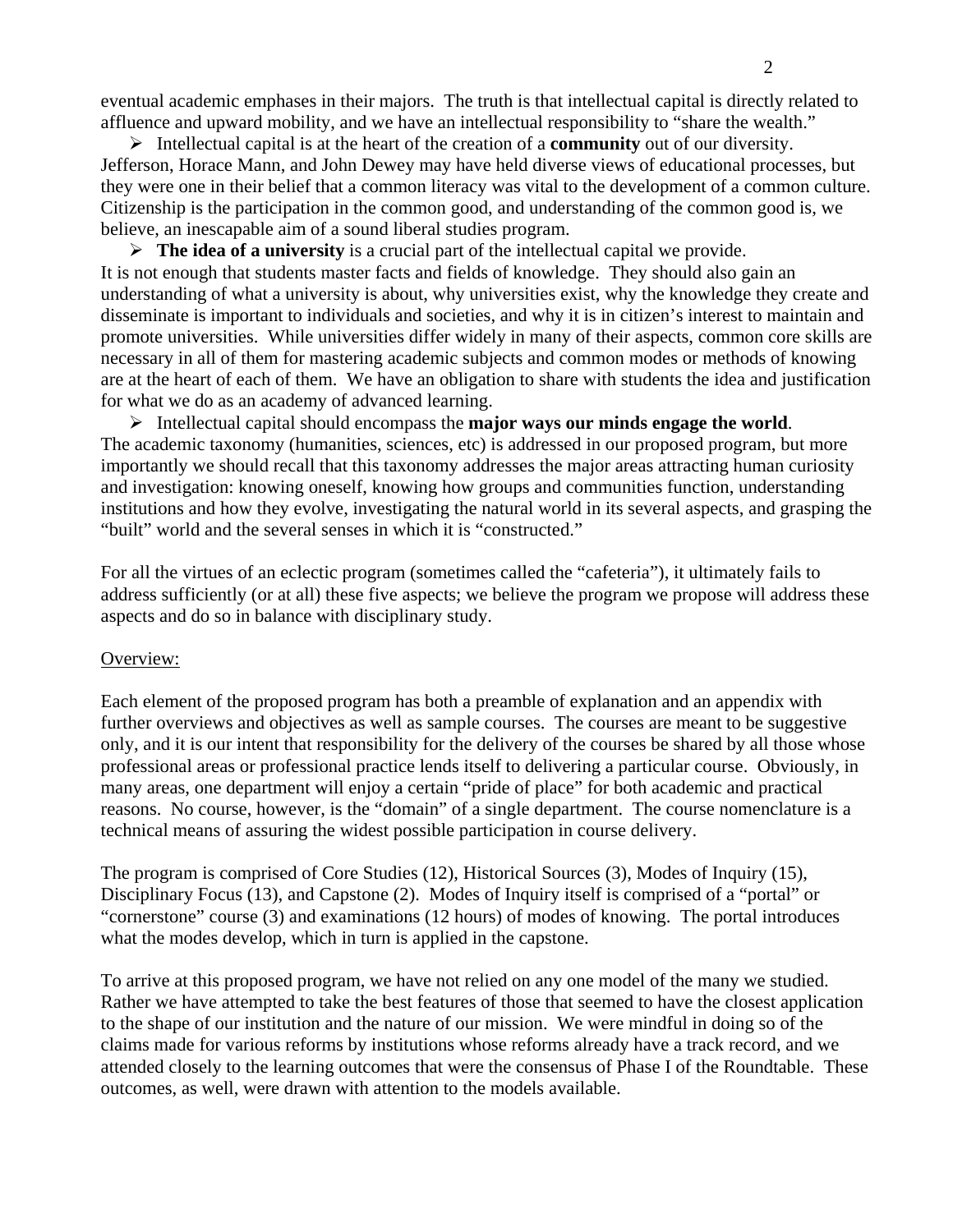We were guided in our study by *Greater Expectations: A New Vision for Learning as a Nation Goes to College*. National Panel Report AACU. We felt moved by their "Call to Action" (reprinted as an appendix to this proposal) and convinced by the section of the report on why "Distribution Requirements are not Enough." The appendix to the AACU report and the AACU website cite the experience of fifty-some colleges and universities: Asbury, Assumption, Auburn, Boston U., Calvin, Christendom, CIT, Claremont McKenna, College of Charleston, Columbia, Eastern New Mexico, Fairleigh Dickinson, Gonzaga, Grand Valley, Grove City College, Gustavus Adolphus, Hampden-Sydney, Indiana State, Kalamazoo, Mary Washington, Miami U. of Ohio, Michigan State, Millikin, Millsaps, Morehouse, Notre Dame, Oglethorpe, Olivet, Pepperdine, Portland State, Providence, Rhodes, St. Anselm, St. John's, St. Joseph's, St. Mary's, St. Olaf, St. Vincent, Sewanee, Syracuse,Thomas Aquinas, Thomas More, Trinity, UCLA, U Charleston, U. Chicago, U. Dallas, U. Delaware, U. North Carolina at Asheville, U. San Francisco, USC, Wagner, Washington State, and Yale. In a word, we sorted through "The exciting innovations . . . already flourishing on many campuses" that "attest to the academy's potential to" answer the call for liberal studies reform. From these, we believe we have managed to draw a consistent program for UNK.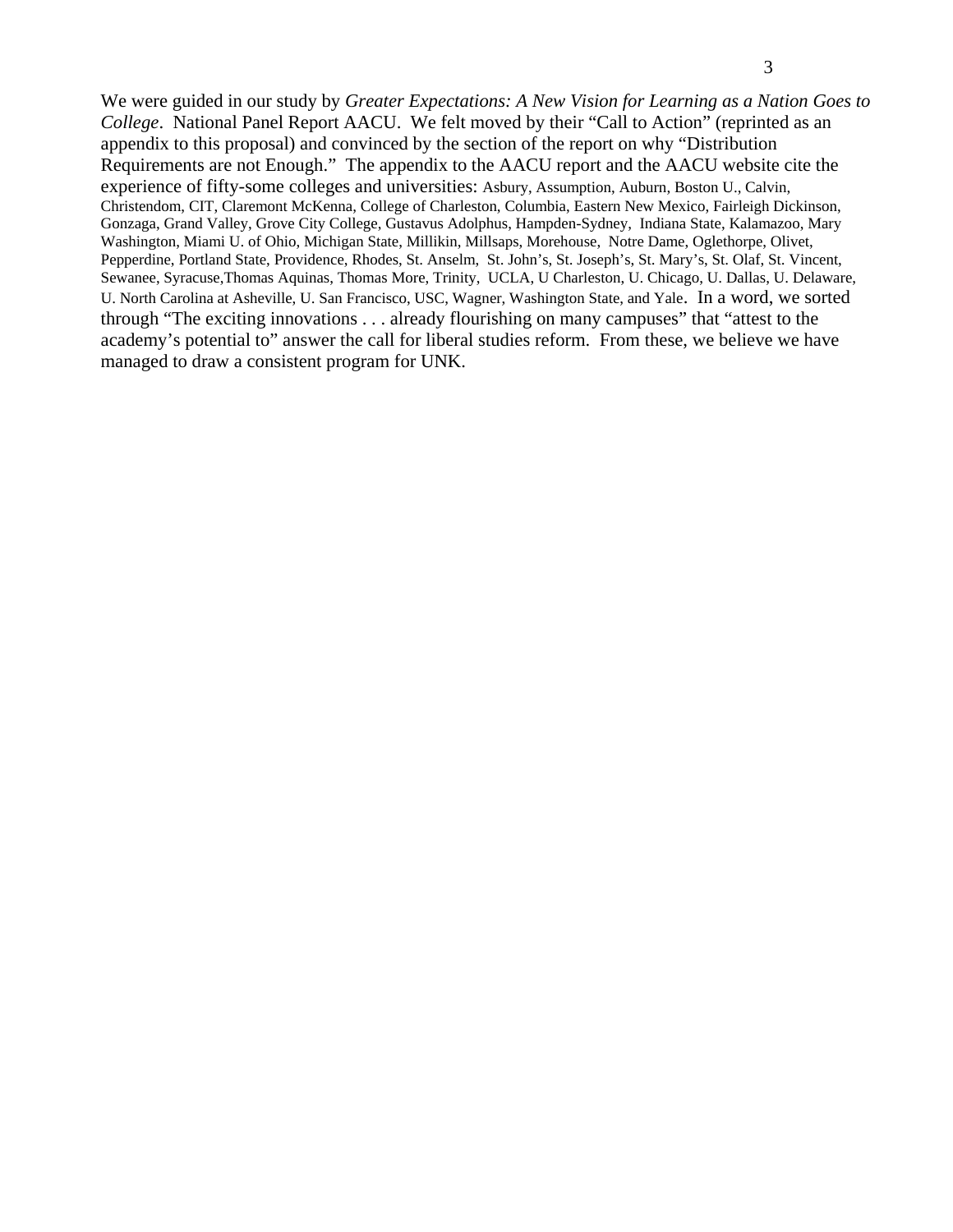## *Essentials for Citizenship 45 hrs*

## **I. THE CORE 12 hours**

- $\triangleright$  We regard the core as providing the basic skills for Academic Citizenship, exposing students to the fundamentals that put their future studies and lives on a sound physical and mental footing.
- $\triangleright$  Students may test out of any of the following, choosing a more advanced course of a similar nature from a list provided.
- $\triangleright$  Honors sections should be made available.
- $\triangleright$  It is expected that students will take these courses in their first two semesters on campus.
- $\triangleright$  They are, as departments determine, prerequisite to most other course work.
- $\triangleright$  No existing course, as it now stands, will fill these requirements.
- $\triangleright$  Again, we do not intend in the course titles to imply any departmental ownership.

## **ESC 101: Wellness** 3 hours (2,  $\frac{1}{2}$ ,  $\frac{1}{2}$ )

See Appendix A

- This course combines the treatment of the five areas of wellness with half-hour segments of activity
- The list of activities will be expanded from current standards (golf, tennis) to add others (trekking, climbing, Zen meditation, etc) in which student surveys have shown an interest. Some will be actual "activities" while "others" will be mental exercises
- Students, depending on the physical capacity, will choose one "activity" and one "other".

### **ESC 102: Writing 3 hours**

See Appendix B

- This is a course in thematic writing over substantial texts and other materials
- It is meant to be taught at the current level of ENG 102.
- It is a text-based (including but not limited to literary, artistic, critical and analytic sources) course.
- It covers style, voice, structure, and research.

#### **ESC 103: Math for the Educated Person 3 hours**

See Appendix C

- As the title implies, this courses offers what the educated person needs to know (about numbers, statistics, graphs, and the evaluation of the information they convey) in order to make intelligently based choices.
- Members of the Math Department will design the course.

### **ESC 104: Communications 3 hours**

See Appendix D.

• Covers the "rhetoric" of argument and persuasion, from the point of view of both the producer of discourse and the consumer of it, in their cultural contexts.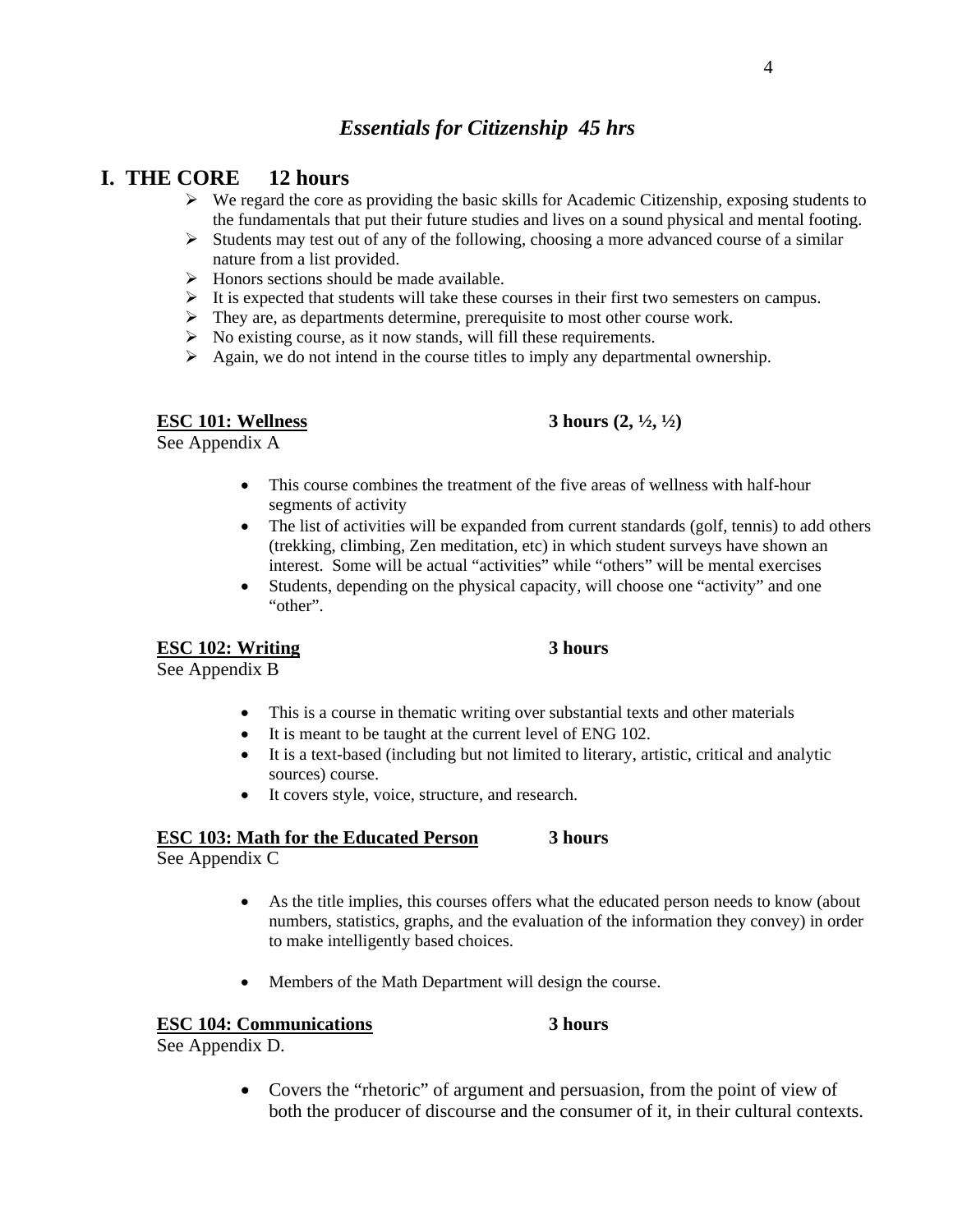## **II. Historical Sources 3 hours**

#### **ESC 200: Historical Sources 3 hours**

See Appendix E

- $\triangleright$  This course acquaints students with the foundations of literate (record-keeping) society.
- $\triangleright$  It allows access to the history of cultures and civilizations through events, representations, and ideas.
- $\triangleright$  Courses here are discipline-based and focus on a theme as opposed to a single area or period, making this a "history of ideas."
- $\triangleright$  Themes will vary, addressing for example: the history of war and peace; constructions of race; the inter-relationships of the natural world, human culture, and character (national or personal); the development of imaginative representation, etc.
- $\triangleright$  Perspectives may vary from documentary (social or political) history or histories of art, literature, or philosophy (natural, social, and metaphysical).
- $\triangleright$  Each course will be text-based, with the expectations that students will grapple with a substantial text that calls on the student for analysis, introduces students to aspects of the traditions and developments on which modern societies are based, and makes students aware of moral issues.
- ¾ Students will be introduced to schools of interpretation and competing methodologies.
- $\triangleright$  Although focused on history, evidence from pre-history (anthropology, archaeology) is germane. [Though not restricted to offering by the History Department, clearly pride of place in this category goes to them.]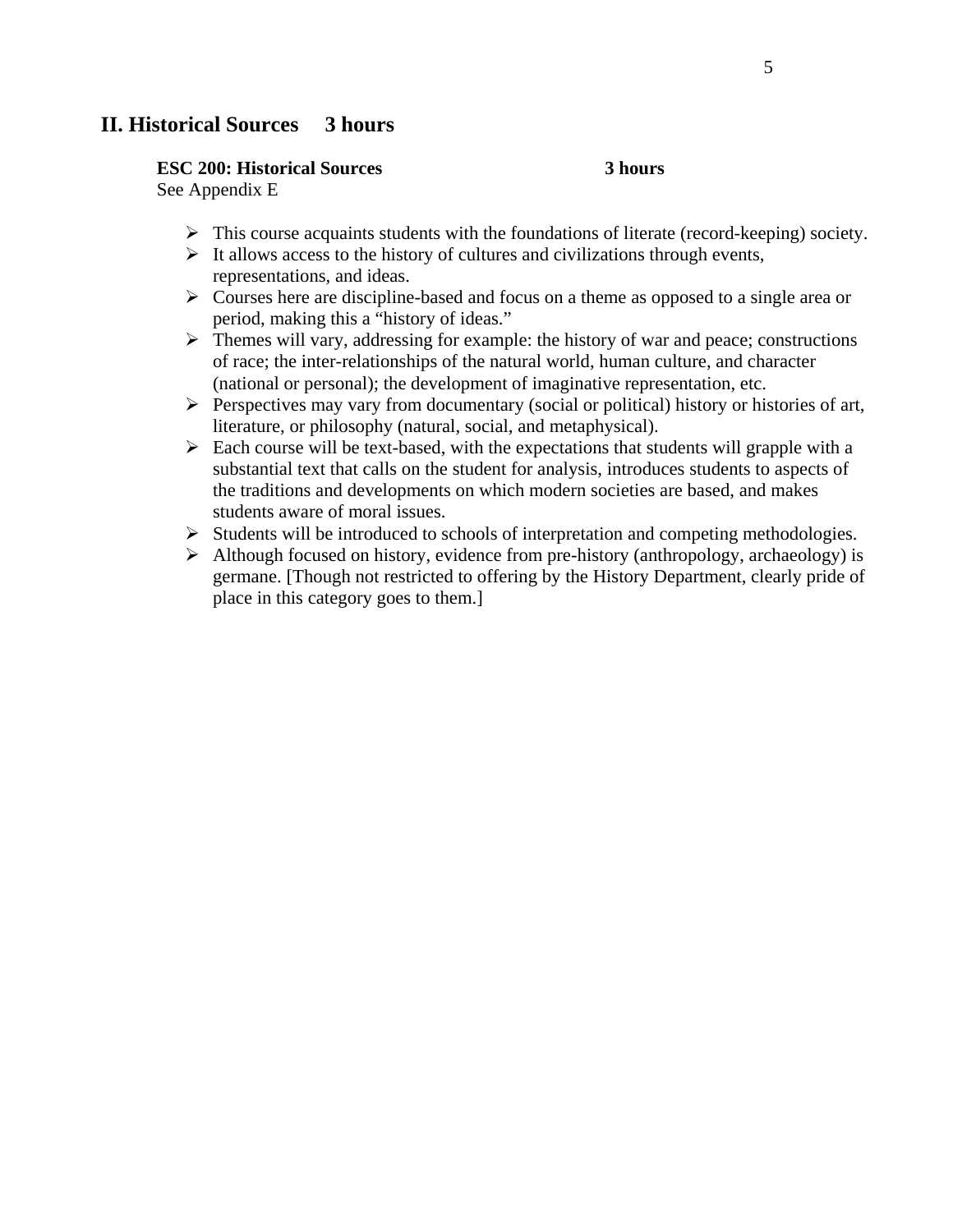## **III. The Portal Course 3 hours**

## **ESC 204: Engaging Intellect 3 hours**

See Appendix F

- $\triangleright$  Students come to universities not only to learn but to learn how to learn. Shaped by countless factors of which they are as yet mostly unaware, learning how to learn is the first step in developing the skills of critical thinking, that is thinking for themselves.
- $\triangleright$  In studying the first year experience of college students, researchers have clearly established the existence of a transition between high school and college. In our own student careers, we likely experienced the transition except as unstated obstacle that we were left to our devices to conquer. Then and now, to succeed at the university critical thinking replaced regurgitation. The truly successful were and are less likely to ask "what will be on the test" and accept the challenge of engaging texts as doorway to knowing. By directly passing on the academic values endemic in our culture and the academic skills that are possessed by the liberally educated, we should enhance the education of our students.
- $\triangleright$  Arriving at UNK they, for the most part, have difficulty reading a literate text\* of any variety; they therefore need to learn how to identify a text's point of view, see how it develops an argument, and understand the kinds of support the argument depends on. This is not best done by extensive reading lists, but by frequently reading a text with someone who has already discovered in the text something of value (or has sufficient experience with texts to read with them something new).
- $\triangleright$  They arrive, sometimes knowing little, but believing knowledge is what others tell you. They need to know how knowledge is created, where and how we find out what we don't already know. This is not best done by the standard freshman "research paper" (often both pointless and plagiarized), but by frequently being exposed to what constitutes research within a field of inquiry and how libraries, online references, laboratories, and field work make that research possible.
- $\triangleright$  Difficult as it is to say, many if not most of our students come from environments either ignorant of or hostile to intellectual endeavor. It is a delicate balance to affirm their own origins and yet assist them to establish an identity for themselves as students, separating them from that ignorance and hostility.
- $\triangleright$  A "liberal studies" curriculum exists for (indeed takes its name from) the purpose of effecting that separation and assisting students to develop independent intellects. Studies indicate that this curriculum (indeed any curriculum) works best when students are aware of its purpose and are helped to see what they will be doing before they do it (as well as helped then to apply what they've done). The portal course is our opportunity to apprise students of the purpose and methods of the program, to begin putting the burden of learning on the students themselves, and to introduce them to the principal modes of creating knowledge known in the academy by becoming practitioners of those modes.
- $\triangleright$  A portal (or cornerstone) course will serve multiple purposes while enhancing the intellectual lives of students. The portal demarcates the world of secondary education from which the student is leaving. A new set of expectations are required. There are fewer right and wrong answers. An interpretation of texts and events are contrasted through engaged discourse within a discipline, rather than by the narrow personal opinion from one's limited life experience. Regurgitation is replaced by thought contemplation. Old simple answers become complex, sophisticated questions. A prism replaces a myopic view of events. Ultimately, each student will need to replace what they have been told is right, to a defense of what she or he believes is right.
- $\triangleright$  Upon entering the portal students need to acquire the academic values that motivate the thirst for knowledge and the academic skills that will facilitate the pursuit of knowledge. Through explicit discussion and reflection students can understand the academic culture and the value of a liberal arts education. Through active learning students can master the basic skills that they hone during the rest of their careers.
- $\triangleright$  Finally the portal open students to the exciting challenges they face as students and as lifelong learners. A portal course, then, will:
	- A. provide the opportunity to read (view, investigate) a substantial text together with a mentor;
	- B. engage the students in actively employing the appropriate mode of research;
	- C. help students discover the role played in the real world by the particular mode of inquiry under study.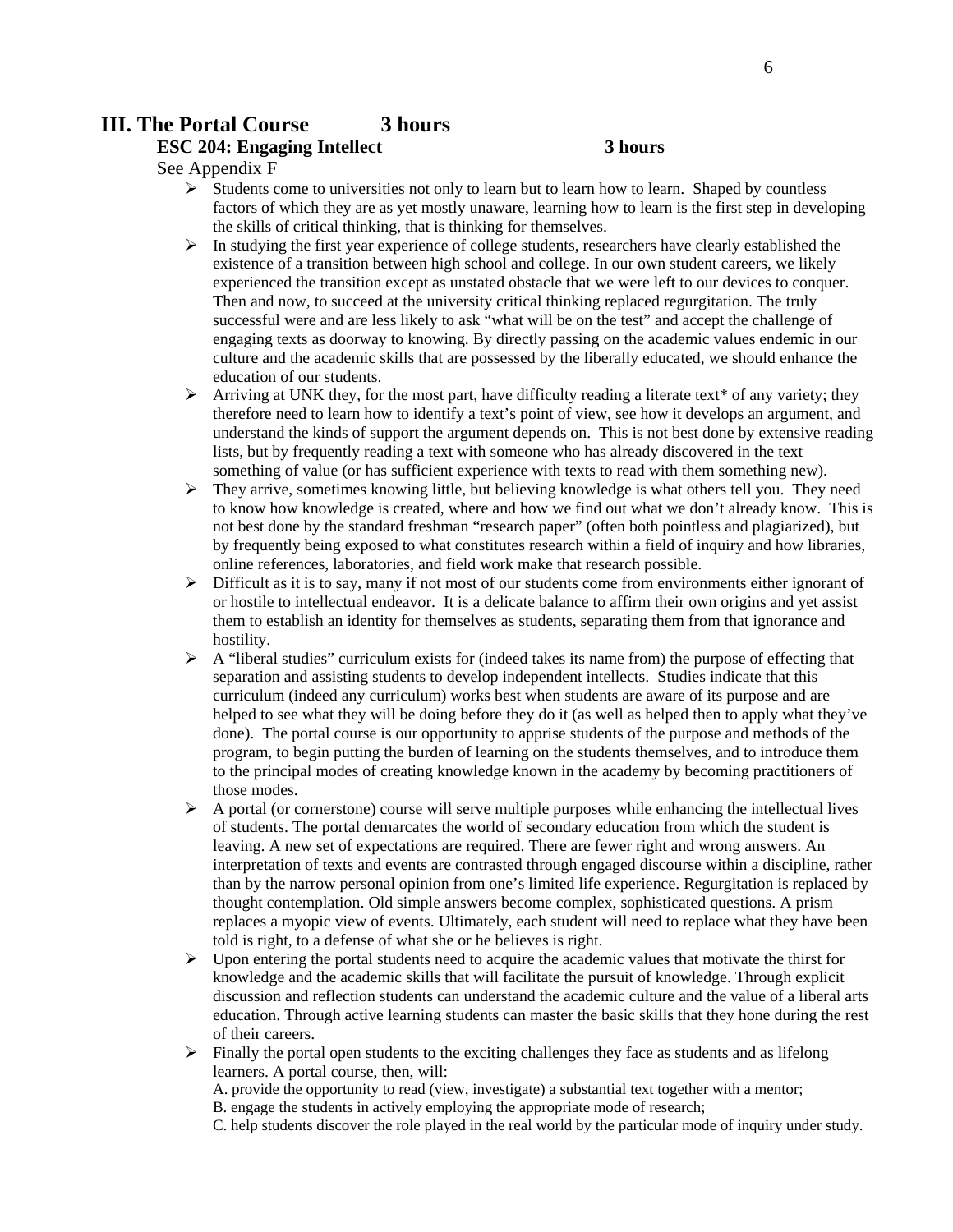## **IV. Modes of Inquiry 12 hours**

- The sequence begins with the portal course, which is to prepare students for addressing the kinds of knowledge and challenges that the modes of inquiry courses will explore.
- The four modes mirror the Jefferson library/Library of Congress categories of knowledge
- Students will follow up their engagement of modes of inquiry with a capstone experience integrating modes of inquiry around a topic, issue, theme or problem
- 13 hours of disciplinary focus also follow the modes courses.

| <b>ESC 300: Modes of Knowing: Perspectives of the Natural Sciences</b> | <b>3 hrs.</b> See Appendix G |
|------------------------------------------------------------------------|------------------------------|
| <b>ESC 302: Modes of Knowing: Perspectives of the Social Sciences</b>  | <b>3 hrs.</b> See Appendix H |
| <b>ESC 304: Modes of Knowing: Perspectives of the Humanities</b>       | <b>3 hrs.</b> See Appendix I |
| ESC 306: Modes of Knowing: Perspectives of the Arts                    | <b>3 hrs.</b> See Appendix J |

- $\triangleright$  We see these courses as establishing for students the various foundations of knowledge or modes of knowing represented in the university and showing the relationships of one to another. They also introduce student to issues and the kinds of responses citizens can make to them that have intellectual integrity.
- ¾ *At the outset, and until institutions that feed students to UNK can develop parallel courses (articulations), no transfer credits may be applied to this requirement.*
- $\triangleright$  Each of the courses in the Foundations of Knowledge category would focus on three aspects: the role the mode of inquiry plays in society, how knowledge is created by the mode of inquiry, and the crucial issues confronting individuals and society that pertain to the mode of inquiry. Challenges to the mode's method, philosophy, and product will be addressed. *To take only one area as an example, questions addressed could be, for example: What is DNA? What is the Human Genome Project? What is an embryonic stem cell? How many joules of energy can be extracted from an acre of corn and at what cost?*
- $\triangleright$  These courses focus on the ways we think and act, especially in a democratic polity, and students will engage in discussion of the roles people play in such a polity, as well as using a variety of sources to explore the type of thinking that characterizes particular branches of knowledge. The aim is for students to come to grips with arguments related to the construction of knowledge, criticism, and contemplation and how these contribute to essential (ontological) meaning. The courses in this category will ask: how might educated citizens best address challenges to individuals and society in the pursuit of freedom and justice?
- $\triangleright$  The courses are text-based, with the expectations that students will grapple with a substantial text that calls on the student for analysis; introduces students to aspects of the forces, conditions, and questions with which responsible citizens and communities contend; and makes students aware of moral issues. Students will be introduced to schools of interpretation and competing methodologies.
- $\triangleright$  Faculty will be drawn from all those whose own academic work (graduate training, subsequent recognition, or applied methodology) falls within the mode of inquiry. These courses would be taught by a single teacher. Some combination of summer workshops, ongoing roundtables, and brownbag discussions will be required to assist teachers to expand their understanding of the mode as it occurs outside their principal discipline.
- $\triangleright$  By "Perspectives" (in the descriptions below) we intend a broadening of sources for courses beyond departments and programs. Under concepts such as "Commerce," "Theory Building," and "Predictability" (just three examples from others that present themselves: Reasoning and Critical Thinking, Creativity, and Observation) there could be gathered perspectives from, respectively, Marketing/Economics/Accounting, or Geography/Political Science/Consumer Science, or Business/Statistics/Computer Science.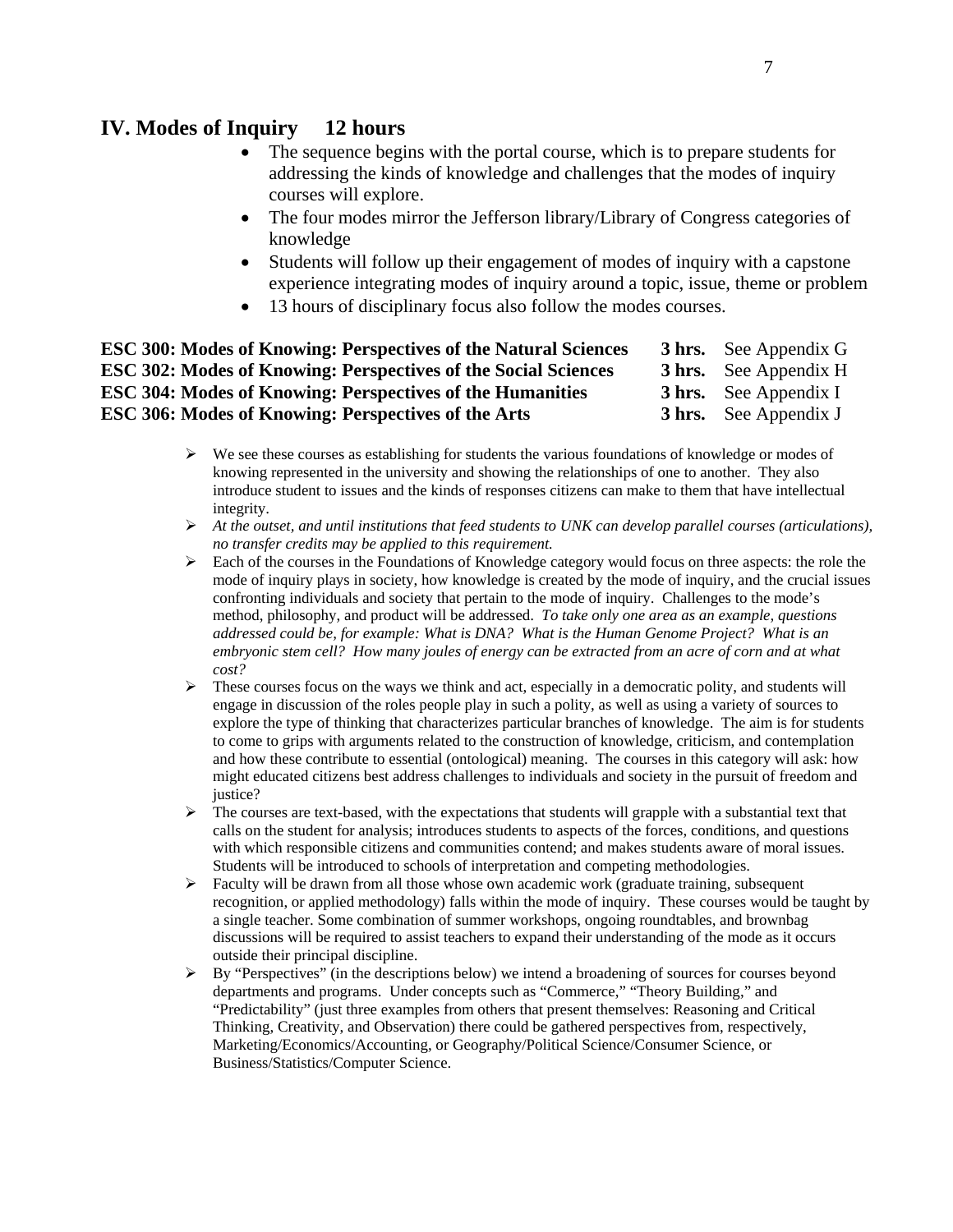## **V. Disciplinary Focus 13 hours**

(See current disciplinary listings for GS in the catalogue)

- $\triangleright$  Students will choose four courses from Arts and Science, one of which must be a lab course in the natural sciences, and others that will be drawn from math, the social sciences, humanities, and arts.
- $\triangleright$  Choices within this distribution are to be agreed upon with the advisor or by departmental/college guidelines as most benefits the student's degree program.
- $\triangleright$  We anticipate these courses to be drawn from currently existing courses.
- ¾ *Students may transfer credits in these areas from previous colleges.*

## **VI. Capstone 2 hours**

## **ESC 400 Applying Intellect** 2 hrs.

See Appendix K

- $\triangleright$  Courses or projects within the capstone will draw on at least 3-4 disciplines from 2-3 modes of inquiry to address a topic, engage students in solving a problem, or contextualizing field work.
- $\triangleright$  The capstone is premised on students having taking the earlier "portal" course, their "modes of inquiry" courses, and their coursework in the disciplines.
- $\triangleright$  The course project will integrate the elements learned in that experience, will include a writing component, and may take the form of a practicum or involve service-learning.
- $\triangleright$  Emphases may be on critical thinking, problem solving, and/or addressing contemporary challenges. In designing projects/courses of study for the capstone, attention should be given to the student's major interest, the ethical and moral dimensions of the topic(s), and the appropriate theoretical frameworks necessary for making meaning out of the relevant data, information, experiences, and phenomena.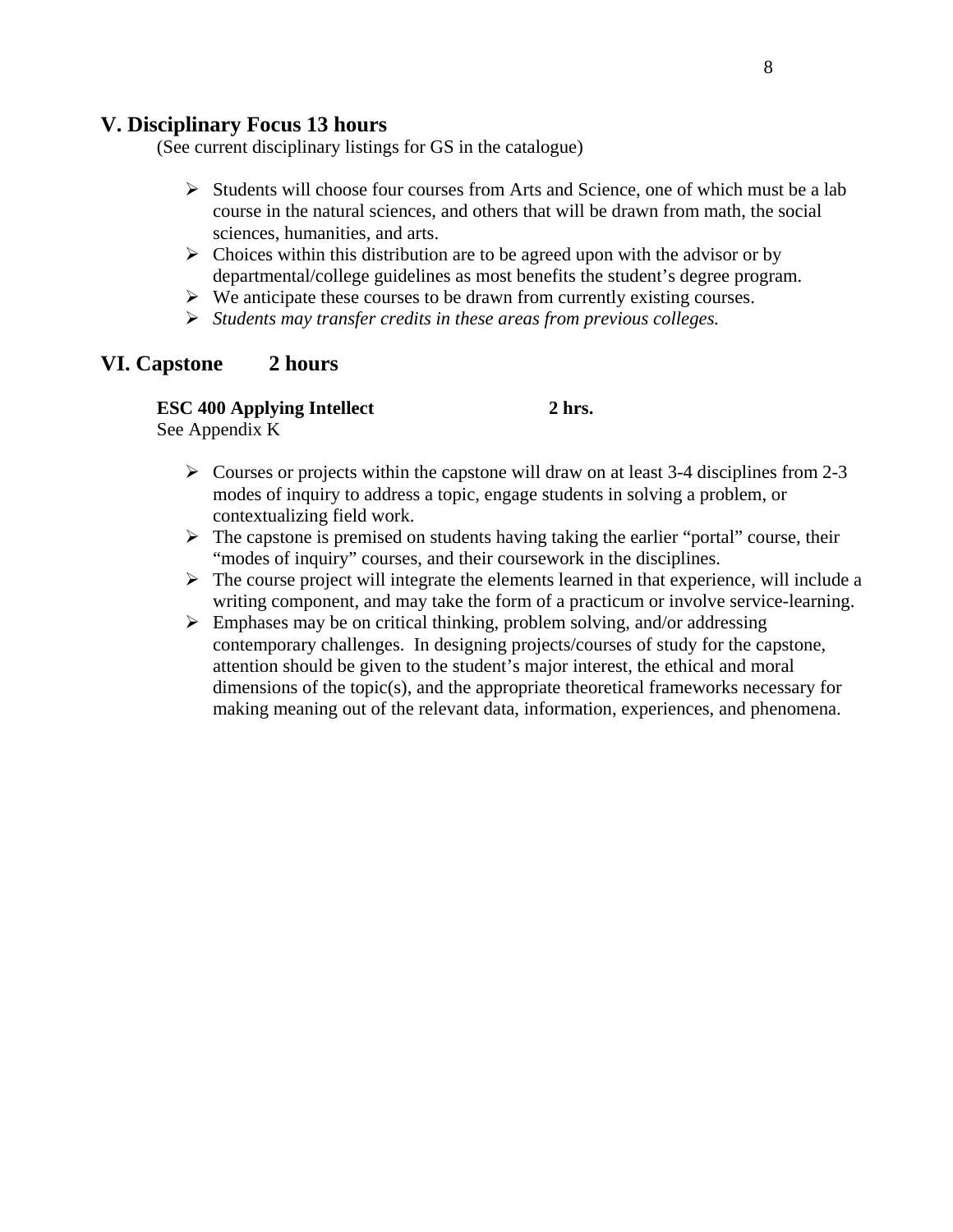## **Epilogue:**

It is the intent of the Phase II General Studies Round-table to propose a program of study that, pursued by faculty and students with diligence and creativity, will:

- $\triangleright$  Prepare students with the willingness and ability to act as educated citizens and life-long learners;
- $\triangleright$  Focus on the goal of contributing to and preserving a free and just society;
- $\triangleright$  Integrate knowledge and provide students with a rationale for their acquisition of knowledge;
- $\triangleright$  Fulfill the learning objectives outlined in Phase I;
- $\triangleright$  Constitute a unique curriculum for our university;
- $\triangleright$  Recognize students as persons and citizens, living in a global world, with lives and concerns beyond those addressed in their career education.

To these ends, by drawing on currently existing courses and through the development of new courses, we have proposed a program that, from its titles to its content, provides students with:

- $\triangle$  The personal and academic skills necessary for university study;
- The opportunity to see how knowledge is created and applied;
- $\hat{\mathbf{\cdot}}$  The means to address the persistent and perennial questions of life as individuals and communities;
- $\triangle$  Experience of the disciplines of Arts and Science (broadly defined);
- Awareness of global perspectives and traditions;
- $\triangle$  Appreciation for the various ways we keep record of, analyze, and represent the human experience.
- $\triangle$  Practice in the fundamental skills of reading, writing, listening, and speaking at a level required for a university degree and for living responsibly as educated citizens.

To the extent possible, we see this curriculum as text-based, interdisciplinary (not non-disciplinary), and rigorous. Its aim is not to repeat secondary-school work and not to be simply a smorgasbord of course-work. At the same time, we intend to open these fields of study to faculty and departments based not on departmental ownership but on academic credentials and interests. Subject areas as diverse as anthropology and consumer science, finance and administration should study the program seeking opportunities to develop and offer courses that meet the objectives set forth. The program gives our students a common core while at the same time allowing them areas of choice.

#### Appendices

- A. Wellness Course
- B. Writing
- C. Math for the Educated Person
- D. Communications
- E. Historical Sources
- F. Portal Course
- G. MI: Perspectives in the Natural Sciences
- H. MI: Perspectives in the Social Sciences
- I. MI: Perspectives in the Humanities
- J. MI: Perspectives in the Arts
- K. Capstone Course
- L. AACU Call to Action
- M. Participants in Roundtable Phase I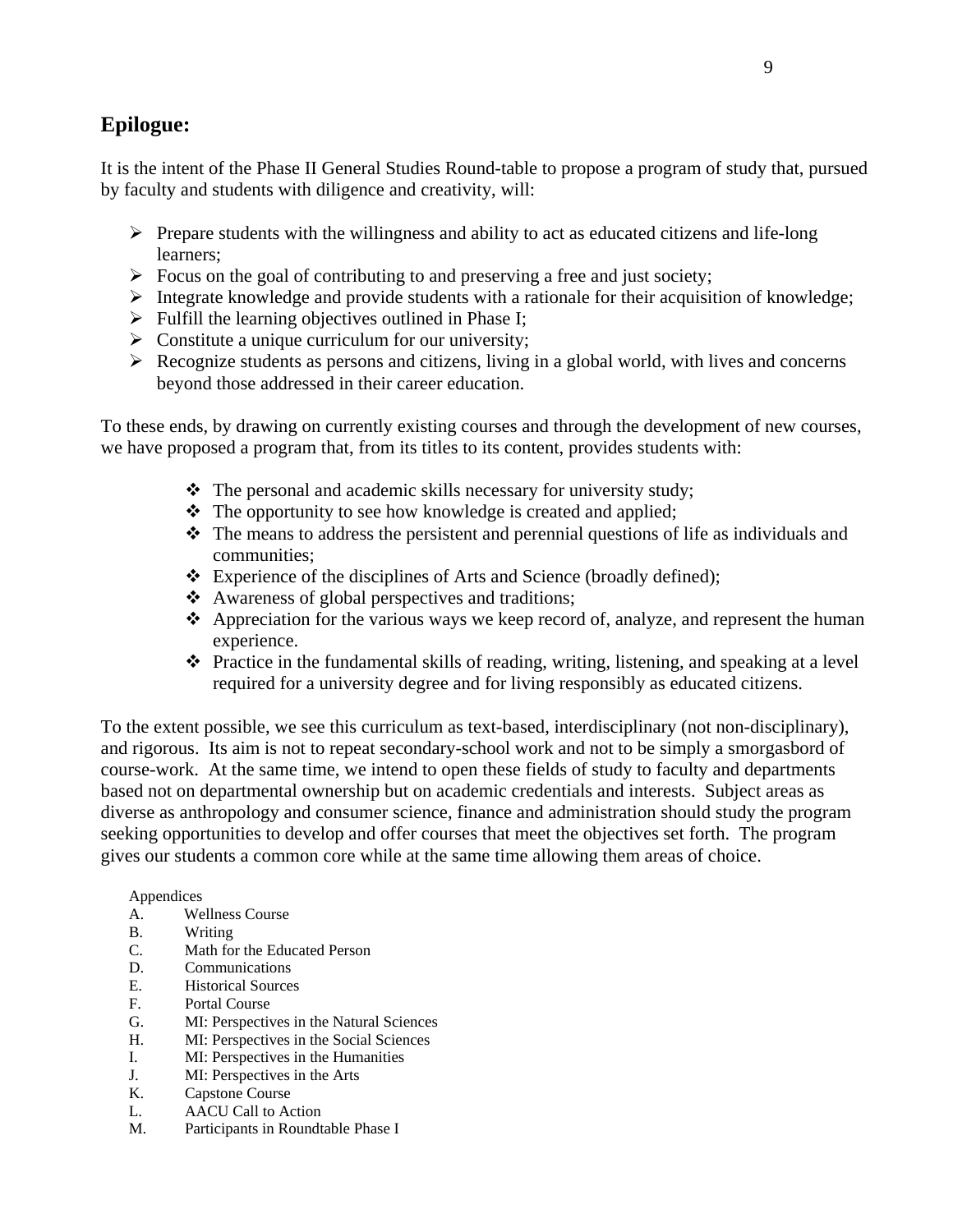N. Participants in Roundtable Phase II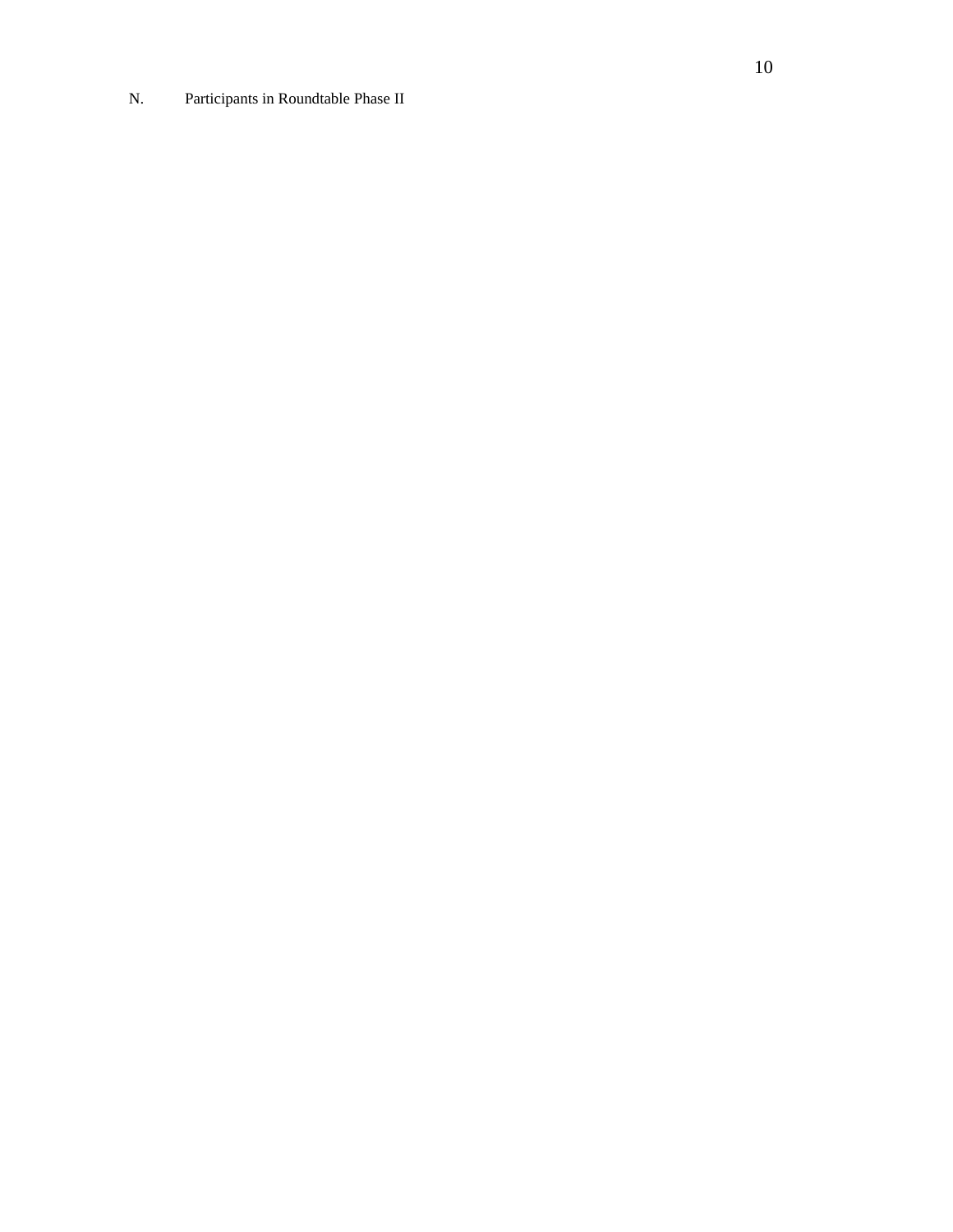## **Justification for the Wellness course in the revised General Studies Curriculum**

Based upon the conclusions from General Studies Roundtable Phase 1, one of the desired student outcomes was for the student to…

…experience personal growth…

Students will be able to:

• Recognize and apply the knowledge, skills, and behaviors which promote physical and emotional well being

## **The case for Health and Physical Activity courses in a General Education curriculum in Colleges and Universities**

A lack of a healthy lifestyle accounts for a large proportion of illness and morbidity in the United States

- 1. Between the years of 1980 and 2000, the prevalence of Obesity in the United States doubled. Currently, 60 million Americans (or  $\sim$ 30% of the population) are obese (1)
	- a. In 2003, the annual medical costs associated with excessive body mass were \$78.5 Billion, and the costs continue to increase every year.
		- i. Approximately half of these costs are paid by Medicaid and Medicare (2).
	- b. Adjusted analyses show positive trends in all-cause mortality and coronary heart disease incidence with increasing weight category. Much of the obesity-related mortality and disease risk is mediated by diabetes, heart disease, hypertension, and hyperlipidemia (3).
- 2. Overall, the number 1 or 2 cause of death for all American's (depending on which statistical data you read), regardless of gender or race, is heart disease
	- a. Heart disease is largely due to lifestyle related factors, such as smoking, obesity, and a lack of physical activity
- 3. Approximately 440,000 people in the U.S. die each year from smoking related illnesses. Nearly 1 of every 5 deaths is related to smoking. Cigarettes kill more Americans than alcohol, car accidents, suicide, AIDS, homicide, and illegal drugs combined (6).
	- a. 22.8% of the adult US population smokes, and more college aged adults smoke than do older adults
	- b. Based on data collected from 1995 to 1999, the Center for Disease Control estimated that adult male smokers lost an average of 13.2 years of life and female smokers lost 14.5 years of life because of smoking.
- 4. Suicide is the  $11<sup>th</sup>$  leading cause of death in the United States. Approximately 31,000 people in the United States commit suicide each year, and 750,000 people attempt suicide (5).
	- a. A large number of those attempting suicide suffer from untreated depression. A large number of those attempting suicide also have lingering physical illnesses
- 5. "AAC&U and APTR agree that an understanding of public health issues is a critical component of good citizenship and a prerequisite for taking responsibility for building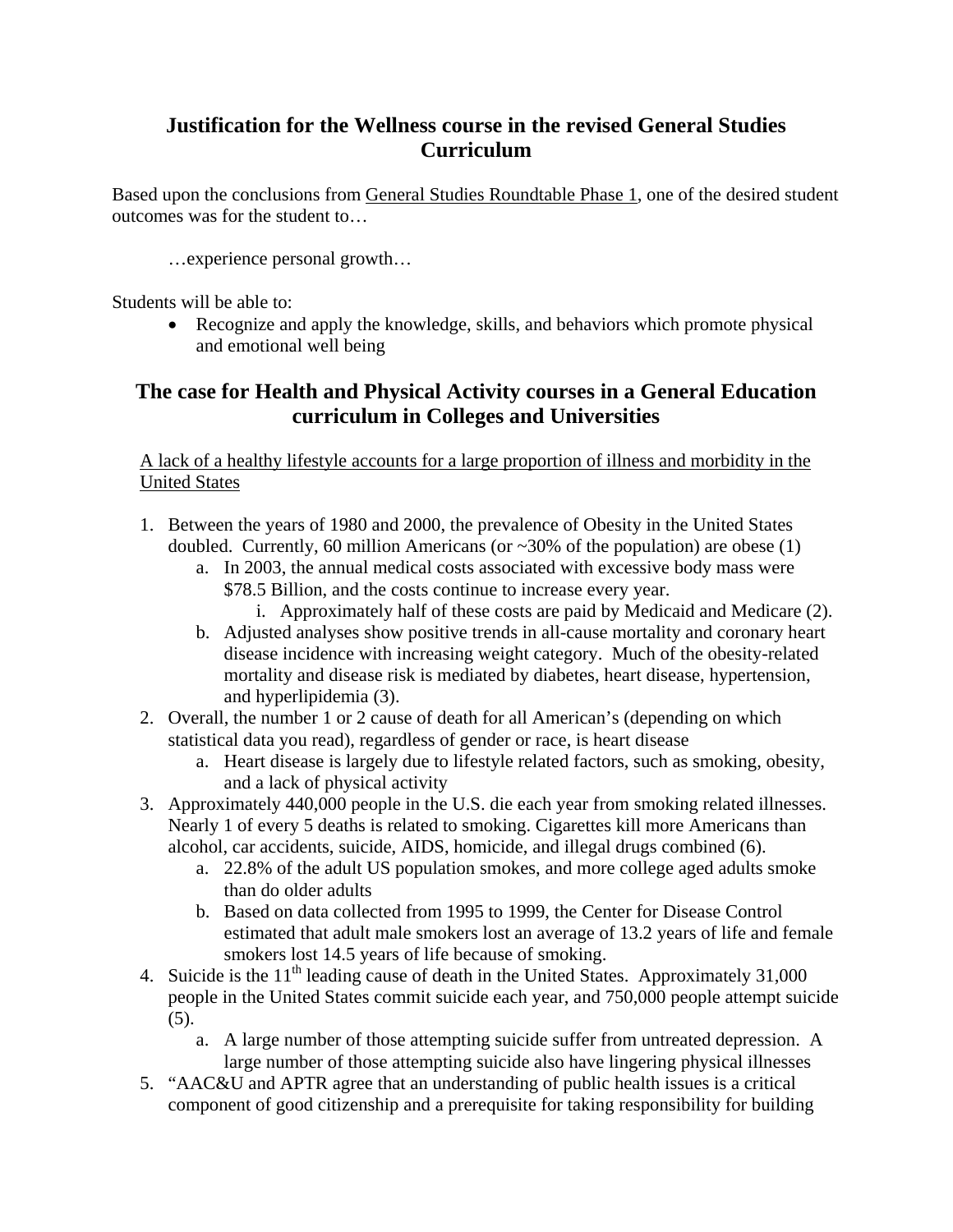healthy societies. Global health is increasingly becoming a cross-cutting interdisciplinary field integrating social and behavioral sciences. Course work in global health can be taught using a curriculum framework that includes the health-development link; health systems and their impacts on health; culture and health; human rights, ethics and global health; the burden of disease; and global institutions and cooperation to improve global health. Global health curriculum provides an opportunity to teach public health principles that illustrate global dependency as a contemporary and enduring real world issue. We need to educate our students beyond personal health but emphasize how their personal behaviors are impacting us globally through insurance costs, disease burden and longevity" (8).

## How do we fight this trend?

Provide culturally appropriate education about healthy eating habits and regular physical activity in order to prevent obesity and its related comorbidities (4).

Developing skills in problem solving, conflict resolution, and nonviolent handling of disputes can be crucial to the prevention of suicide and depression (5)

Education is a key factor in preventing smoking or helping people decide to quit smoking (7)

## **Citations.**

1. (http://www.cdc.gov/nccdphp/dnpa/obesity/trend/index.htm)

2. (http://www.cdc.gov/nccdphp/dnpa/obesity/economic\_consequences.htm)

3. (JAMA. 2006 Jul 5;296(1):79-86. Mortality and cardiac and vascular outcomes in extremely obese women. McTigue K, Larson JC, Valoski A, Burke G, Kotchen J, Lewis CE, Stefanick ML, Van Horn L, Kuller L.)

- 4. (http://www.surgeongeneral.gov/topics/obesity/calltoaction/fact\_vision.htm)
- 5. (http://www.cdc.gov/ncipc/factsheets/suifacts.htm)

6.(http://www.cancer.org/docroot/PED/content/PED\_10\_2X\_Cigarette\_Smoking\_and\_Cancer.as p?sitearea=PED)

- 7. (http://www.cancer.org/docroot/PED/PED\_10\_6.asp?sitearea=PED)
- 8. (http://www.aacu.org/issues/generaleducation/index.cfm)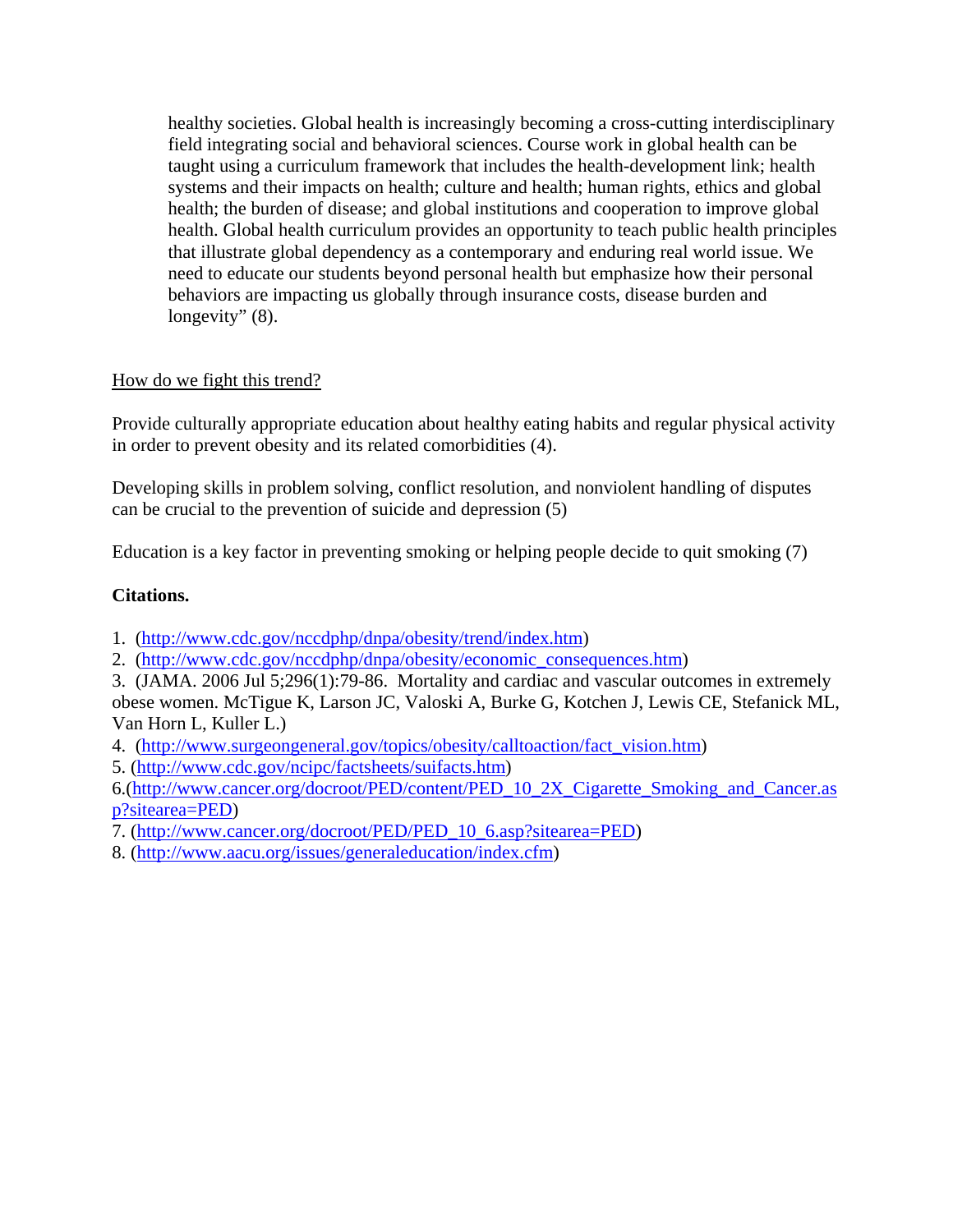## **Sample Wellness Course (based upon Roundtable 2 notes from November 17 and December 1)**

One 2-credit hour seminar plus 2 half-credit academic and/or physical activity courses (Must take at least 1 physical activity course). This type of offering has its roots in the classical definition of an educated person.

**Wellness Defined:** Wellness refers generally to the state of being free from physical illness or a diagnosed disease, but also includes the incorporation of behaviors and values that prolong and enhance the state of being healthy, and by extension, the lifespan itself.

**Purpose of the Wellness Course:** The purpose of the wellness seminar is to help students understand what it means to be well (based upon the definition of wellness above) and provide information on obtaining and maintaining health in the 6 components of wellness not just on an individual level, but for society as a whole. The 6 components of wellness are:

- Social
- Emotional
- Spiritual
- Intellectual
- Physical
- Environmental

Possible Catalog Description: Wellness will provide the students with the knowledge, skills, and behaviors which promote well being in the areas of social, emotional, spiritual, intellectual, physical, and environmental health through the use of examples of wellness from current issues, scientific research, and through individual inquiry.

Possible Course Goals: Students will understand

- The role of personal choices in lifestyle related health and wellness.
- The role of government and social institutions in wellness promotion.
- The need for wellness awareness on the personal and social level
- The economic impact of wellness (or lack thereof)

Possible Text: Teague ML, Mackenzie SLC, Rosenthal DM, Your Health Today: Choices in a Changing Society, (1<sup>st</sup> ed). Hightstown: McGraw Hill, 2007.

With Online Learning Center (http://catalogs.mhhe.com/mhhe/viewProductDetails.do?isbn=0073285072)

## Publisher "Sales Pitch"

This exciting new text presents personal health in the context of a changing social and cultural environment. Going beyond behavior change and individual responsibility, it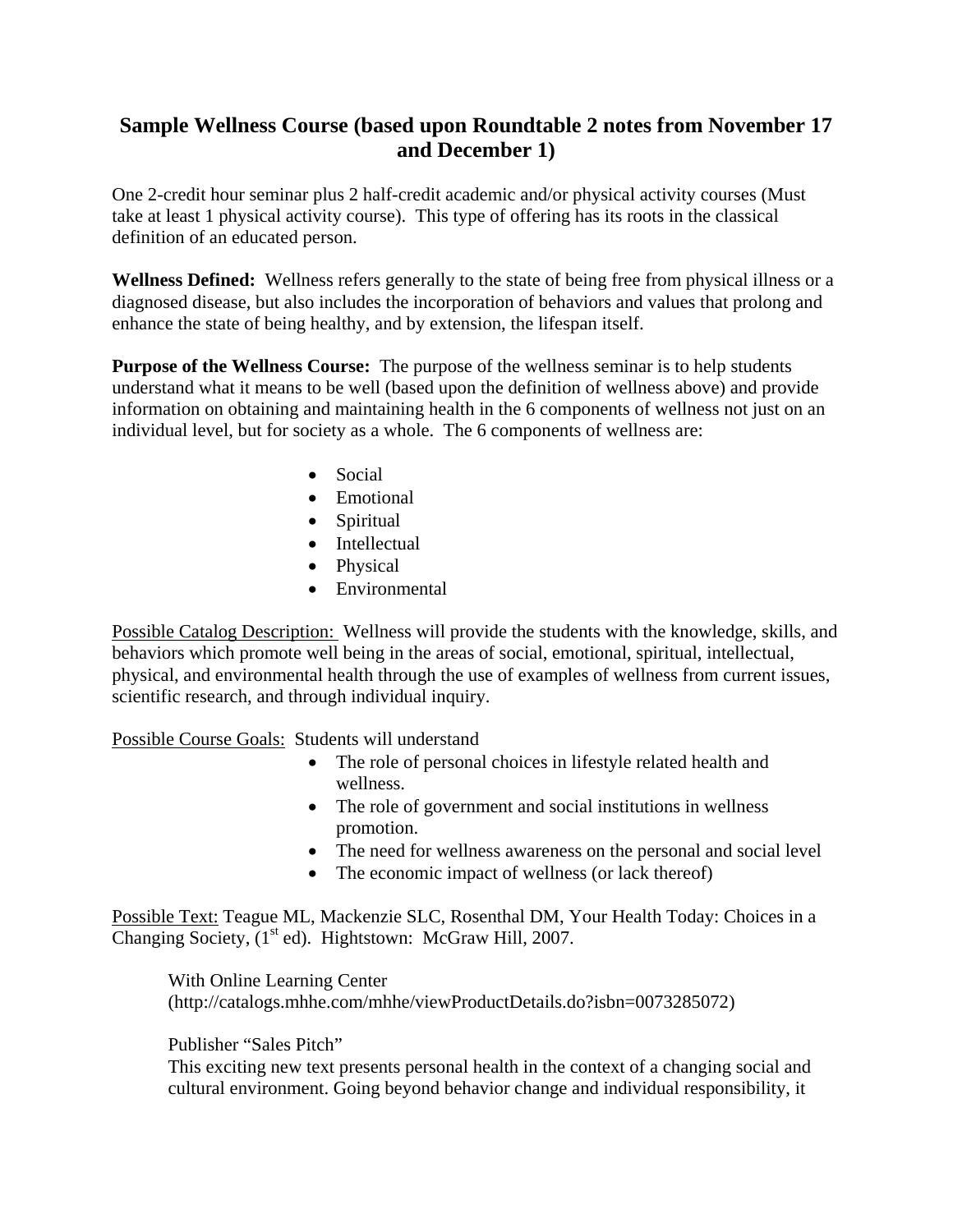offers a broadened view of health that includes the impact of family, community, and society. It's a new way of looking at health: "It's not just personal..."

"Choice" is another key theme in Your Health Today. Emphasizing the importance of making informed health choices, this text demonstrates how these choices affect an individual's health--for today and for a lifetime.

Other Possible Sources of Course Material

- "Super Size Me" (movie)
	- o In 2002, director Morgan Spurlock subjected himself to a diet based only in McDonald's fast food three times a day for thirty days and without working out. His objective was to prove why most of the Americans are so fat, with many cases of obesity. He began the shootings submitting himself to a complete check-up with three doctors, and along the weeks, he compared his weight and results of exams, coming through a scary conclusion.
- "And the Band Played On" (movie)
	- o Story of the discovery of the AIDS virus. From the early days in 1978 when numerous San Francisco gays began dying from unknown causes, to the identification of the HIV virus
- Various position papers and information sheets from the Centers for Disease Control and Prevention
	- o http://www.cdc.gov/
		- **Preventing Chronic Disease**
		- **E** Youth Risk Behavior
		- Health-Related Quality of Life
		- **CDC** Public Health Law News

## Possible Key Course Concepts:

Educating the students on how to obtain and maintain wellness will be accomplished through the use of classical and current examples of the definitions and measurements of wellness, as well as through inquiry based learning. The students will also learn the basis for behavior change in order to adopt a healthy lifestyle. Common misconceptions will be corrected. In particular, the course will emphasize

- o Social Wellness
	- The need for an effective and healthy social support system, including family and friends
	- The role of wellness in social policy (e.g. why it is important for society to treat those in the prison or welfare systems for communicable diseases; why it is the role of government to advocate health)
	- The effects of wellness (or lack thereof) on society
- o Emotional Wellness
	- Healthy and unhealthy expressions of emotion
	- How to identify and assist those who may be experiencing poor emotional wellness, whether it be for self or others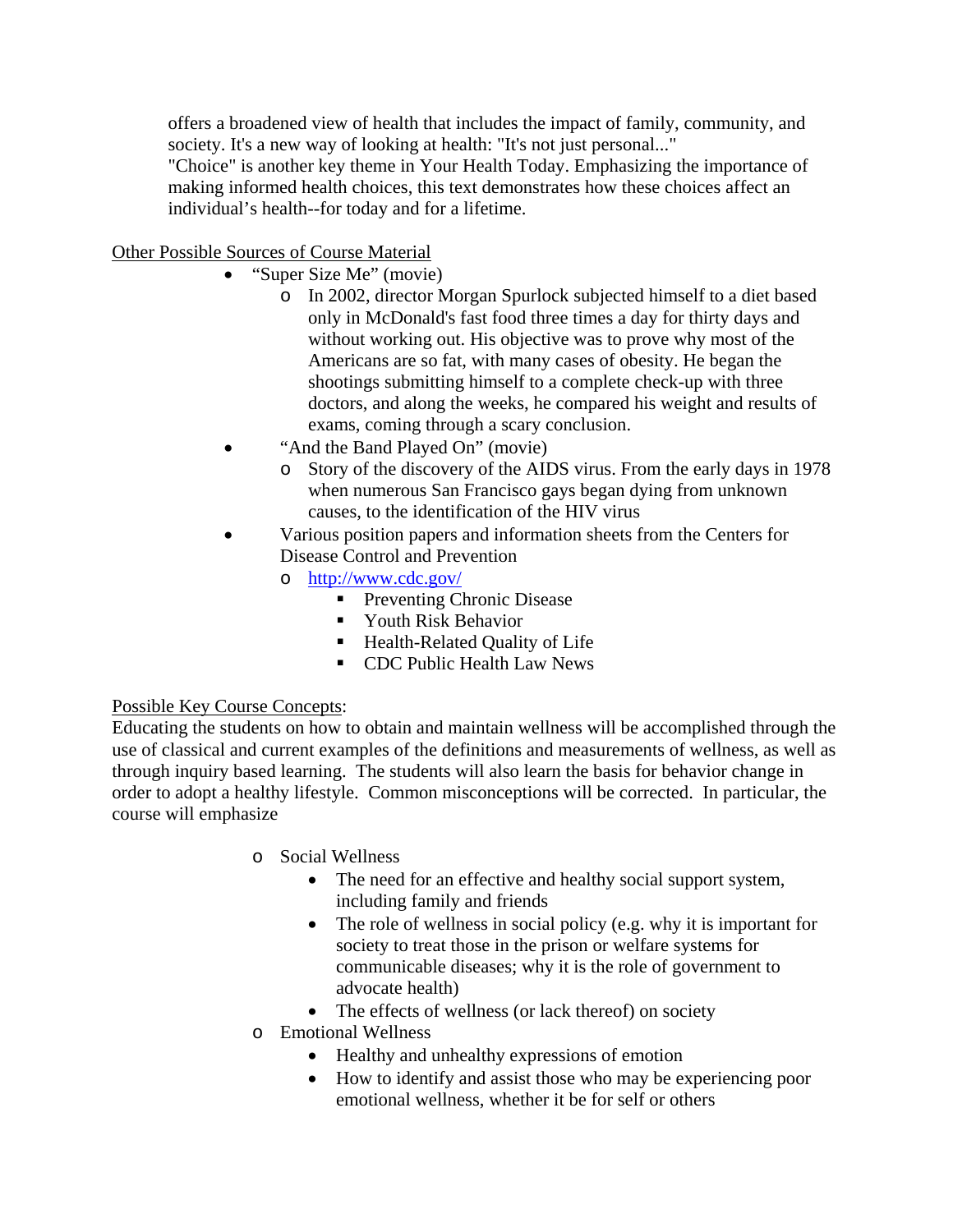- o Spiritual Wellness
	- No particular religious doctrine or system of religious practice will be advocated. However, those who have a belief system that answers questions such as "where did I come from" and "what is the purpose of life" experience greater wellness
	- Those whose actions are not in line with their beliefs experience poor wellness due to dissonance, and strategies to help bring actions and beliefs into agreement will be provided.
- o Intellectual Wellness
	- Intellectual wellness is more than being "smart" or being a "good" student." Intellectual wellness is the application of the mind to experience growth and development.
	- Students will learn what it means to be a "lifelong learner"
- o Physical Wellness
	- The need for regular physical activity will be emphasized and what types of physical activity can be used to enhance wellness will be discussed (particularly lifelong physical activity)
	- The need for healthy eating habits
	- The need to avoid unhealthy lifestyle choices, such as smoking, excessive alcohol consumption, or the use of illegal drugs.
- o Environmental Wellness
	- The need to live in an environment that is conducive to health and enables a person to practice healthy behaviors is essential
	- How to recognize a healthy or unhealthy environment based on pollution or other environmental factors (e.g. are you a city person or one who might be happier in the country?)

## Sample Possible Assignments:

- Using scholarly documents, explain how type 2 diabetes develops and why type 2 diabetes is a health issue in terms of public policy and personal choice. Explain the financial impact of type 2 diabetes on an individual and society.
	- o Examples of Scholarly Articles include
		- Position papers from the American College of Sports Medicine, the American Diabetes Association, the American Medical Association, the American Dietetic Association
		- Peer reviewed research publications
		- Government documents, such as the Healthy People 2010 project, the Surgeon Generals Report, CDC Current Diabetes Data, etc

There will also be 2 - ½ credit hour "Applications in Wellness" courses required. One of these classes must be a physical activity class. The second ½ credit class may be in another area of wellness or may be a second physical activity class. Traditional physical activity classes, such as group aerobics, walking for fitness, and swimming will be supplemented with other courses such as archery, meditation, yoga, and other topics related to the 6 components of wellness.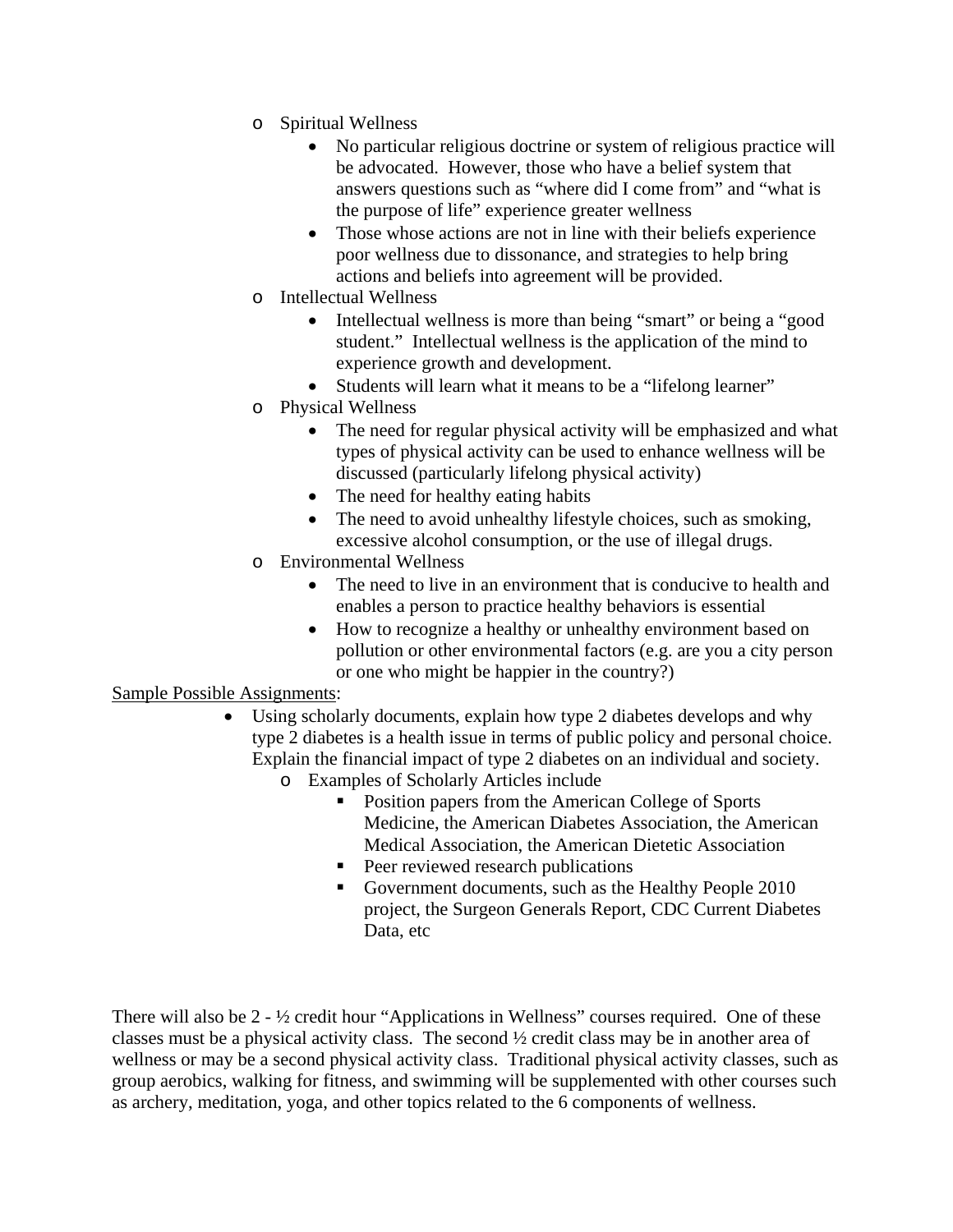## **CORE COURSE: WRITING**

This course introduces students to the consumption and production of academic discourse. While not focused exclusively upon strategies for reading and writing scholarly texts, the course has as its primary objective the student's informed and responsible entry into academic conversation. As such, students and faculty will explore the "why to" as well as the "how to" of negotiating the types of texts that learners can expect to encounter during their academic career.

Required Texts: This course requires the use of primary texts from multiple disciplines as springboards for discussion and writing topics. These texts will consist, for the most part, of nonfiction prose, though literary texts may provide alternative ways of considering a topic and/or a writer's strategy for presenting an argument. At least one text should offer a global perspective of the issue(s) under consideration.

Level of Instruction: Students in this course should demonstrate (in a placement essay) the following abilities upon entry:

> Accurate reading and interpretation of a text written for a general audience (Grade 10+)

- Composition of a multiple-paragraph essay with a clear beginning, middle, and conclusion
- Integration of a secondary text, even with a single reference, accurately and meaningfully into their own prose
- A rudimentary understanding of the connection between form and content

 Students should demonstrate the following abilities/understandings at the end of the core writing course:

Strategies for decoding and interpreting challenging texts

Ability to discern a writer's argument and/or possible bias

 Meaningful integration of summary, paraphrase, and direct quotation Competence in common citation formats

Respect for intellectual property and academic honesty

Strategies for effacing or foregrounding one's authorial persona(e)

 Anticipation and accommodation of audience expectations, including thesis, thesis support, and mechanics

Ability to locate and evaluate secondary sources

Ability to perceive or forge connections among multiple texts

Ability to express content within an appropriate form

 Amount and Type of Required Writing: A writing course lends itself to many discursive forms—journals; response pieces; microthemes; exercises in summary, paraphrase, and direct quotation; brief or sustained arguments; research-supported essays or reports. Students should expect to produce at least twenty-five (25) pages of revised, edited writing throughout the semester. At least some, if not all, of this writing should demonstrate students' ability to join the academic conversation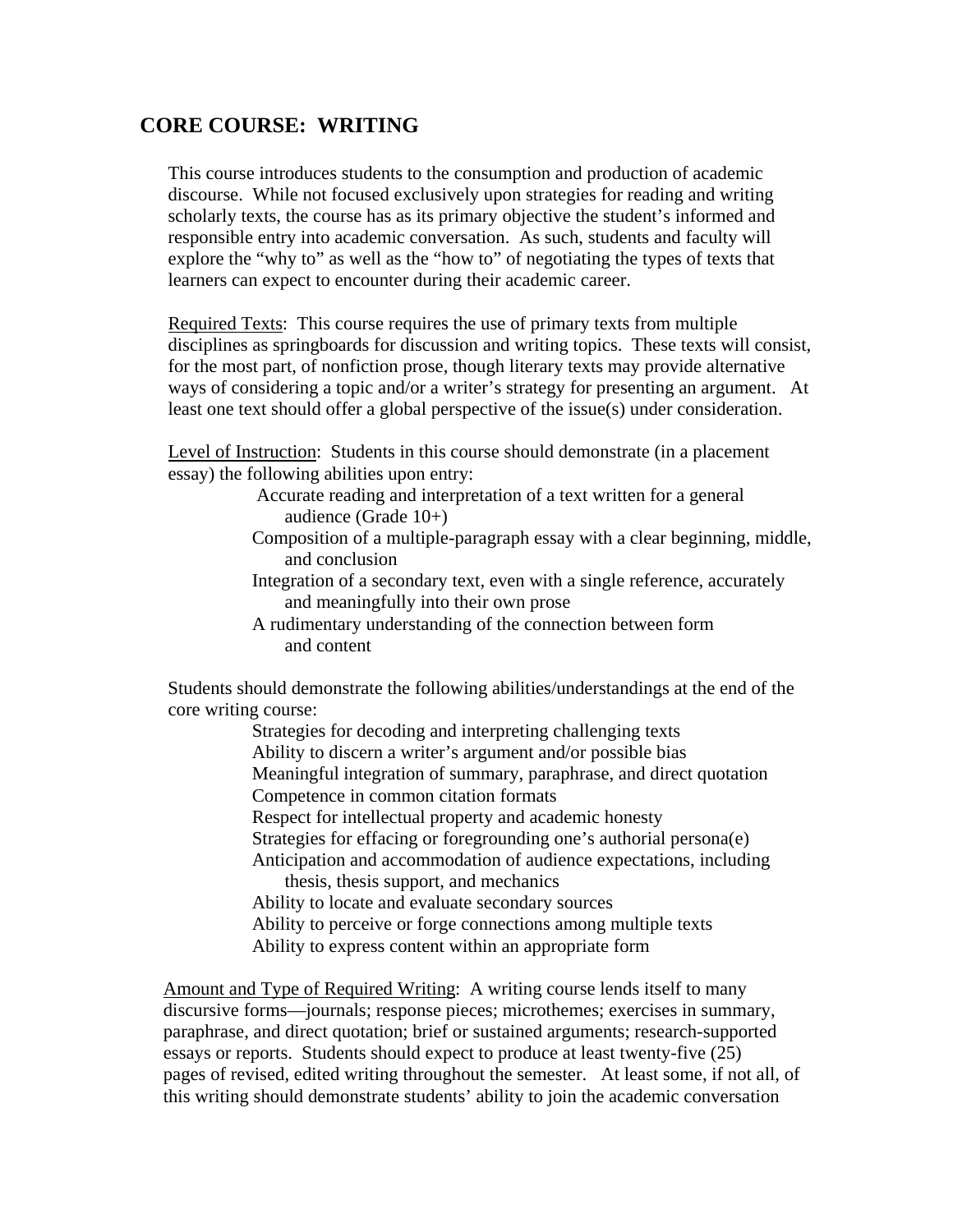through acknowledgement of existing scholarship over, and a response or addition to, a topic of personal and/or academic significance.

## CORE WRITING COURSE AND PHASE I OBJECTIVES

 One of the first points of agreement that emerged from the Phase I roundtable was the importance of effective communication. Though a writing course helps students achieve many of the Phase I student outcomes, the following are especially relevant:

A2, A3, B1, B2, D2, D3

## CATALOG DESCRIPTION

[Core: Writing] focuses upon the reading and writing of academic discourse with emphasis on developing composing strategies that transfer across academic disciplines.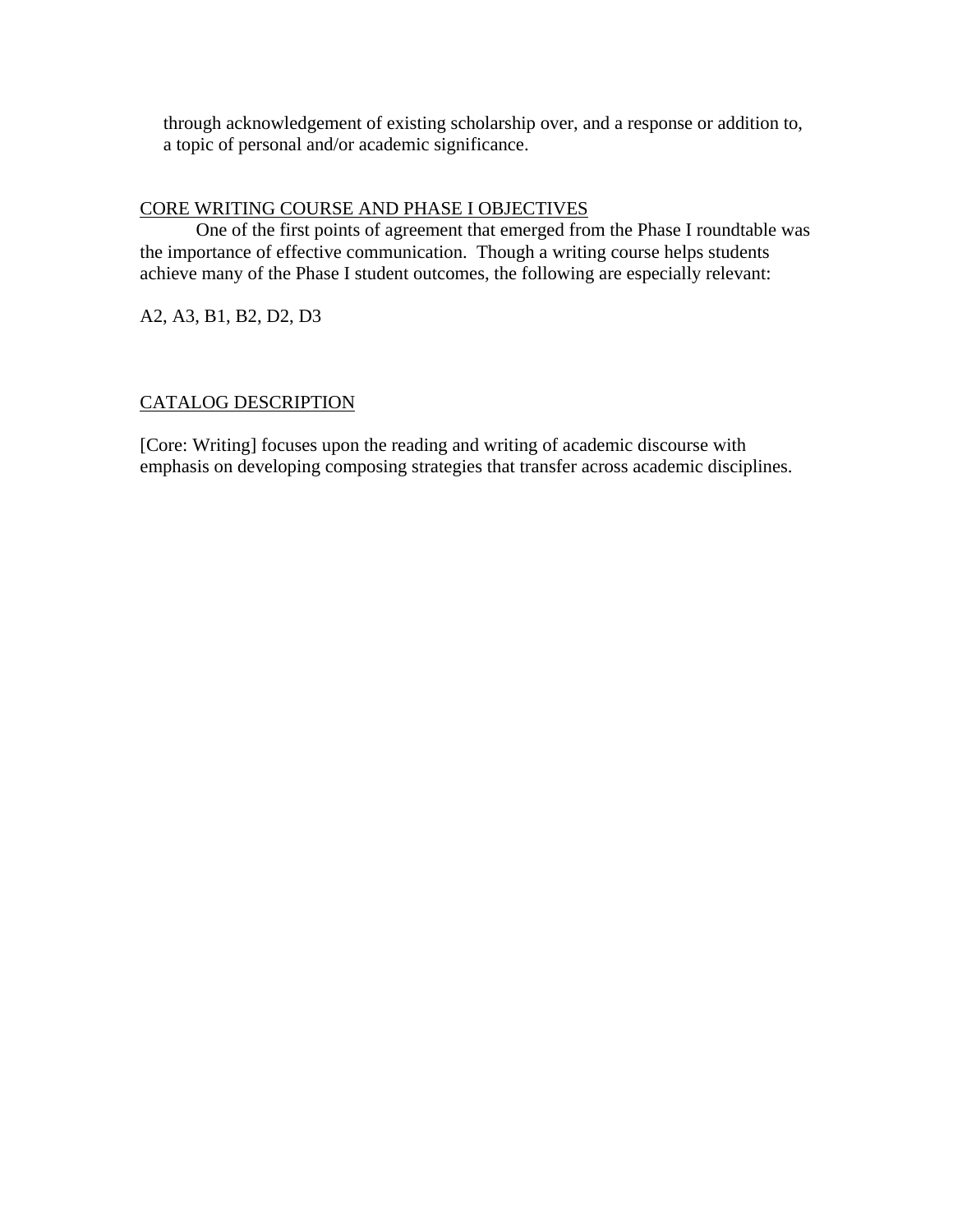## Core Communication Course

## Title: SPCH 100 – Speech Communication

## Course Description:

Speech communication is an essential skill in public and professional life as well as private life. This course is designed to provide students with practice in the fundamental skills necessary for speaking in a wide variety of situations and knowledge of the principles of communication necessary to understand and interpret oral arguments and information. Students will learn the principles necessary to become confident, articulate, and ethical speakers; develop effective argumentation and presentation practices; and become familiar with introductory rhetorical concepts.

## Key Goals and Objectives:

- 1. Discovery of Information: **(B1; D3**)
	- a. Students will find and use supporting materials.
	- b. Students will assess the quality of source materials.
- 2. Orderly Thinking: **(A1; B1; D1; F1)**
	- a. Students will design effective speeches for different purposes.
	- b. Students will organize and support ideas in a logical, coherent manner.
- 3. Accurate Evaluation of Arguments: **(B1,2; D3)**
	- a. Students will analyze and interpret oral and written messages.
	- b. Students will construct and deliver oral arguments.
- 4. Effective Oral Presentations of Arguments: **(A1,2,3)**
	- a. Students will effectively present oral materials (speak extemporaneously with effective verbal, nonverbal, and visual delivery).
	- b. Students will coordinate presentations with other students in group contexts.
- 5. Understand the Relation of Speech to Context: **(A3; C3,5)**
	- a. Students will interpret how speakers design speeches in response to and to influence situations.
	- b. Students will relate a position to an audience's interests and experiences.
- 6. Understand the Value of Free Speech in Society: **(B2; E2; F2,3,4)**
	- a. Students will explain the role of free speech in advancing human rights and practicing citizenship.
	- b. Students will develop speeches that address public concerns.

## Instructor Qualifications:

Speech communication instructors should have demonstrated competence as presenters and sufficient knowledge and/or experience to explain the principles of communication covered in the course.

## Sample Course (Dimock):

Unit 1: Basics of Public Speaking

- Content: Historical development of public speaking, the rhetorical canons, and basic principles of speech composition.
- Assignment: Speech of Self-Introduction.

Unit 2: Delivery

- Content: Principles of vocal communication, principles of nonvocal communication.
- Assignment: Interpretive Reading of Poetry.

## Unit 3: Style (Language)

- Content: Elements of style, meaning in language, rhetorical strategies and effective language.
- Assignment: Composition and delivery of a fable.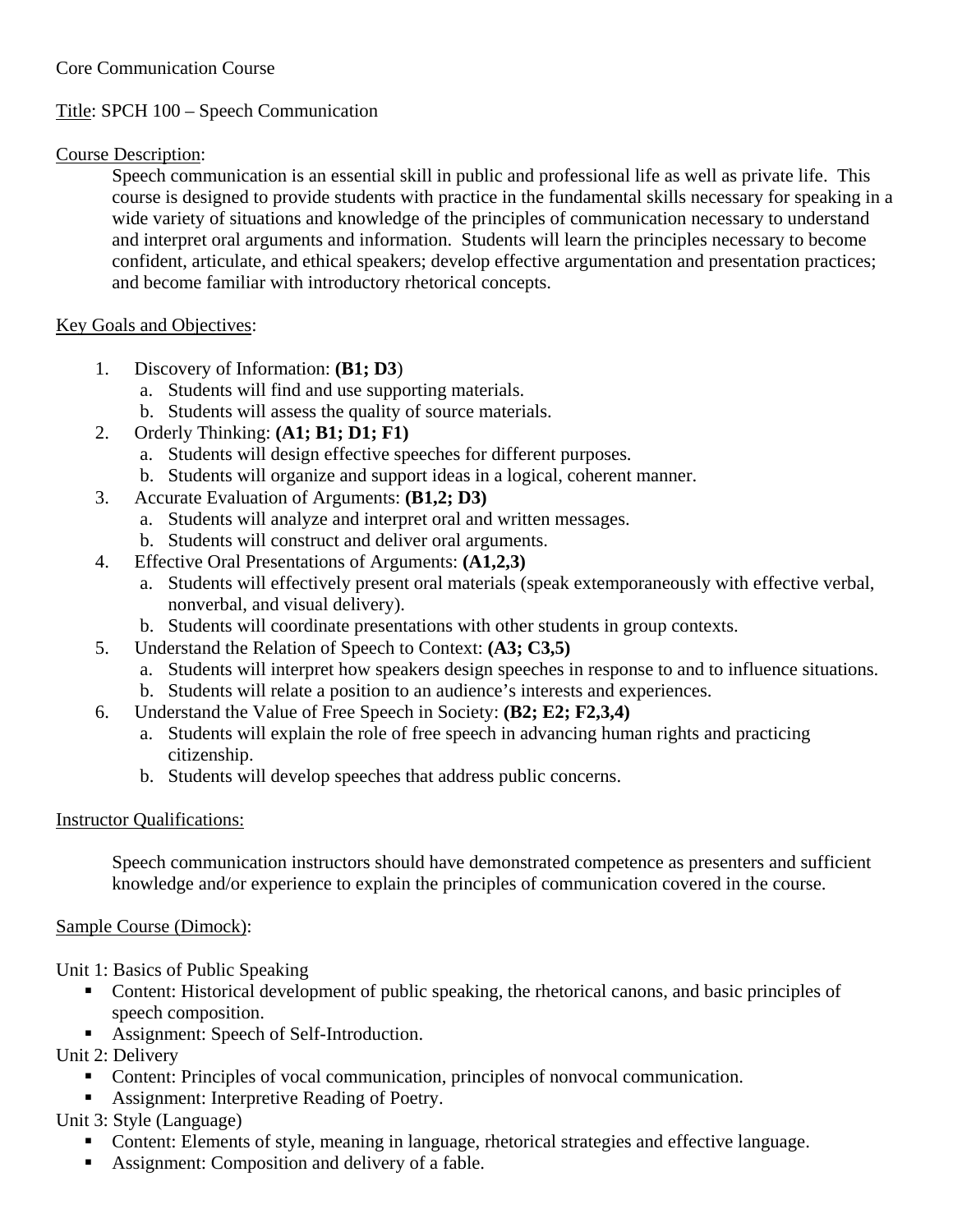Unit 4: Context

- Content: Aspects of context, rhetorical situation, types of speeches, influence of speech on context, outlining, inartistic proof (research).
- Assignment: Group analysis and presentation of great speeches in context.

Unit 5: Value

- Content: Types of claims, values, criteria, artistic proof (ethos, pathos, logos).
- Assignment: Speech of praise or blame.

Unit 6: Policy

- Content: Policy claims, stock issues (stases), public problems, audience analysis, visual aids, managing question-answer sessions.
- Assignment: Public policy speech (question-answer session)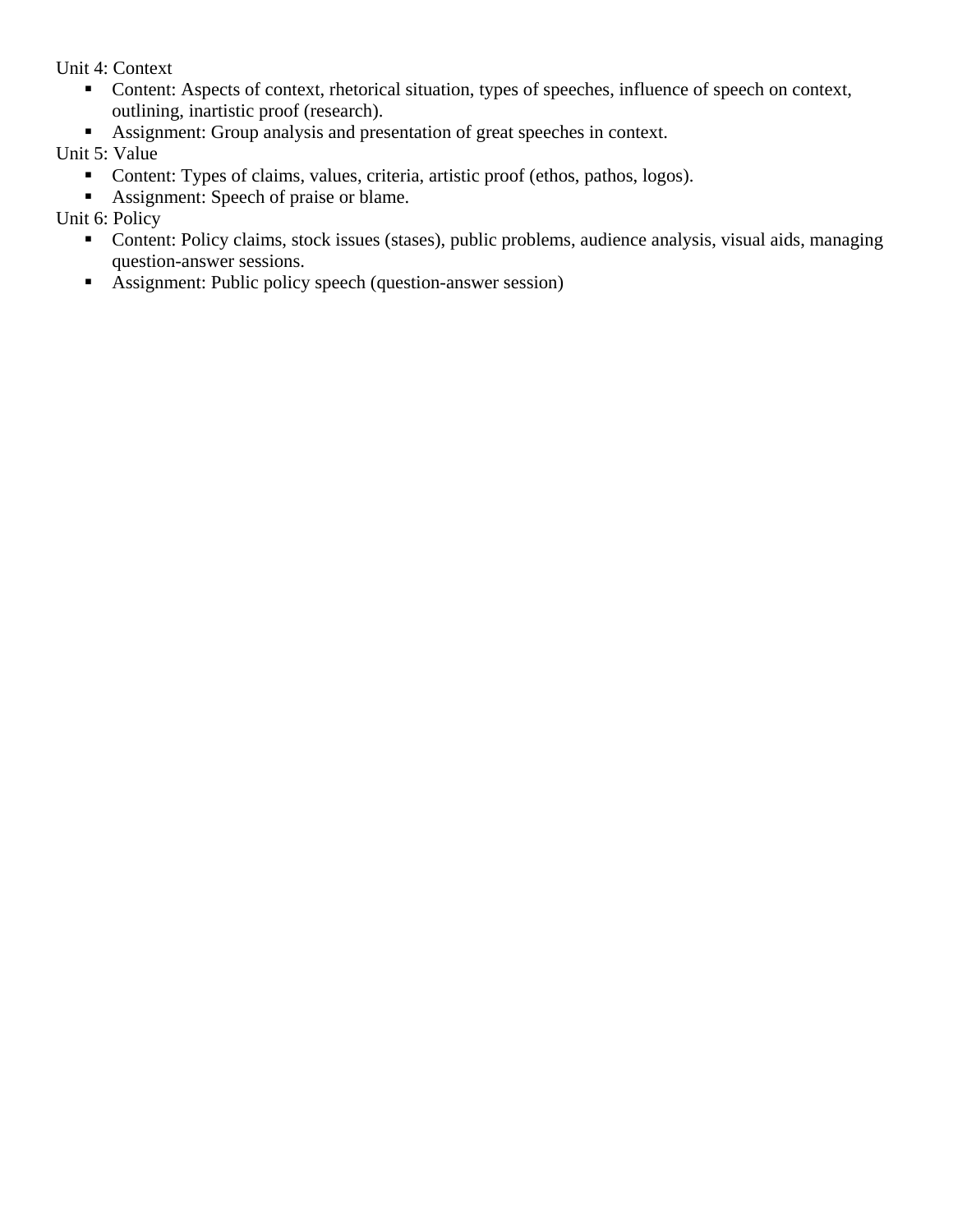# *Historical Sources*

## General Description

This course will rely on primary sources to develop historical perspective and an appreciation for historical inquiry. Its intention will be to examine a variety of issues and cultures over a significant time frame, with attention to social, economic, political, artistic and other historical developments. Specific attention will be devoted to the location and use of sources, the development of historical concepts and interpretations, and the application of historical methods.

## 1. Criteria

This course will employ historical sources and methods to examine past cultures and to explore critical issues in their historical dimension. By emphasizing the use and evaluation of original sources and secondary interpretations, the course will develop student skills in analysis and communication.

Texts:

 Primary reliance on original sources or documents Expected use of secondary material

Level of Instruction:

 Freshman/Sophomore Level Preferred section size, 20-30 Both lecture and discussion approach Individual attention to writing assignments Library instruction (and possible tour)

Required Writing:

 Analysis/evaluation of primary text(s) Review of secondary material Essays to collect and synthesize information

Total—20 pages minimum (including exams)

Possible Section Titles:

 American Heritage European Civilization World Cultures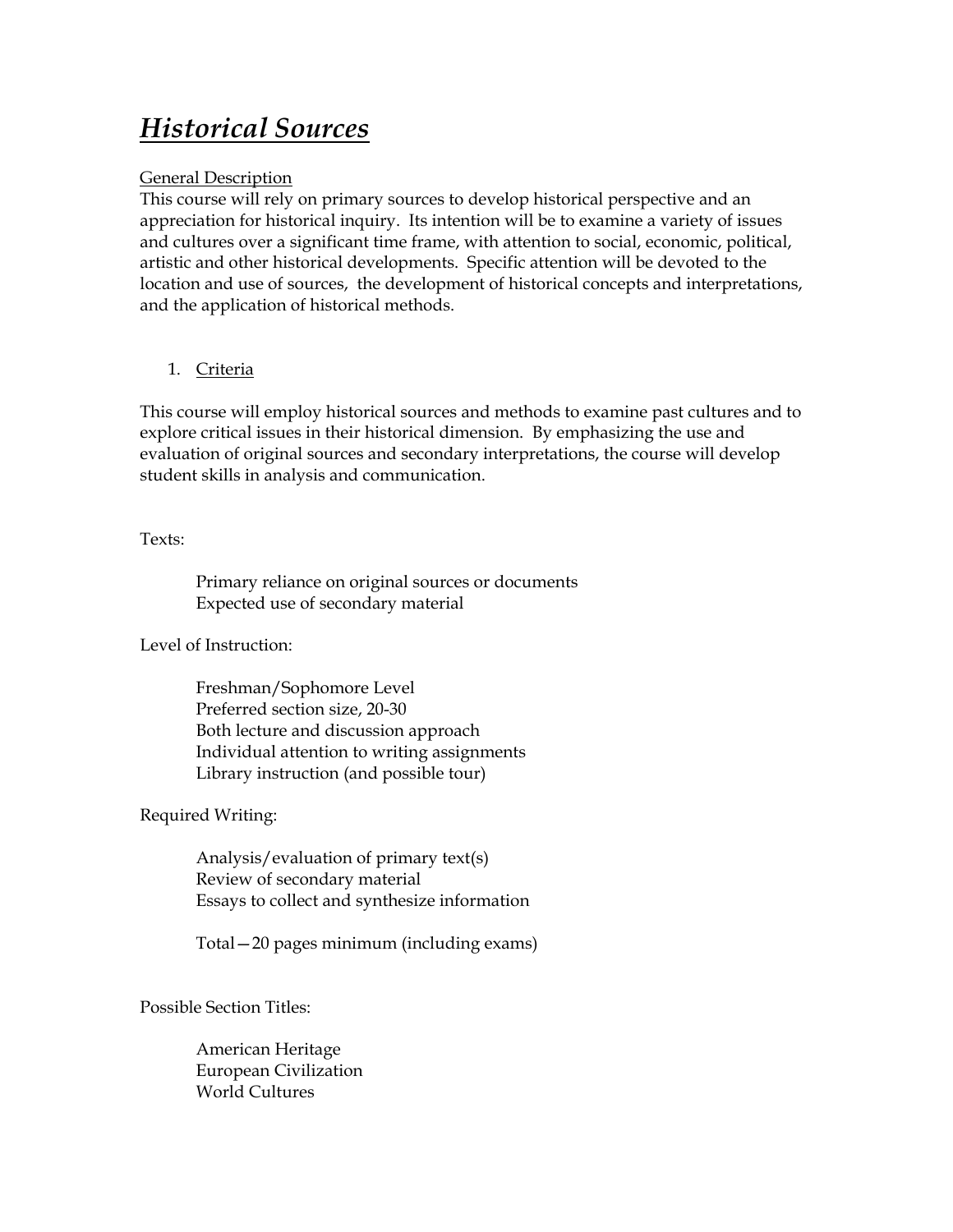## 2. Rationale

This course seeks to fulfill many of the objectives of the current mission statement, including student ability to locate information, to develop critical reasoning and communication skills, and to appreciate the experiences of historically underrepresented groups.

The course also will fulfill many of the objectives developed by Roundtable I, including the overall mission objective that students will "understand the accomplishments of civilizations and world cultures," as well as developing other skills required of the informed citizen.

## Skills:

\*develop effective writing skills \*locate and use appropriate sources to explore issues or problems \*develop ability to analyze and synthesize information

### Accomplishments of World Cultures:

\*analyze historical dimensions of civilizations \*recognize contributions of diverse world cultures \*understand historical influences in human conduct \*examine diverse world views

### Lifelong Learning:

\*identify historical origins of American heritage and democracy \*contribute to growth of ethical citizenship \*demonstrate community concern and respect for other groups

### 3. Course Description

Historical Sources: This course introduces students to the use and analysis of sources in historical study. It examines diverse world cultures and views in their historic settings, and explores issues critical to European civilization, American society, and other cultures.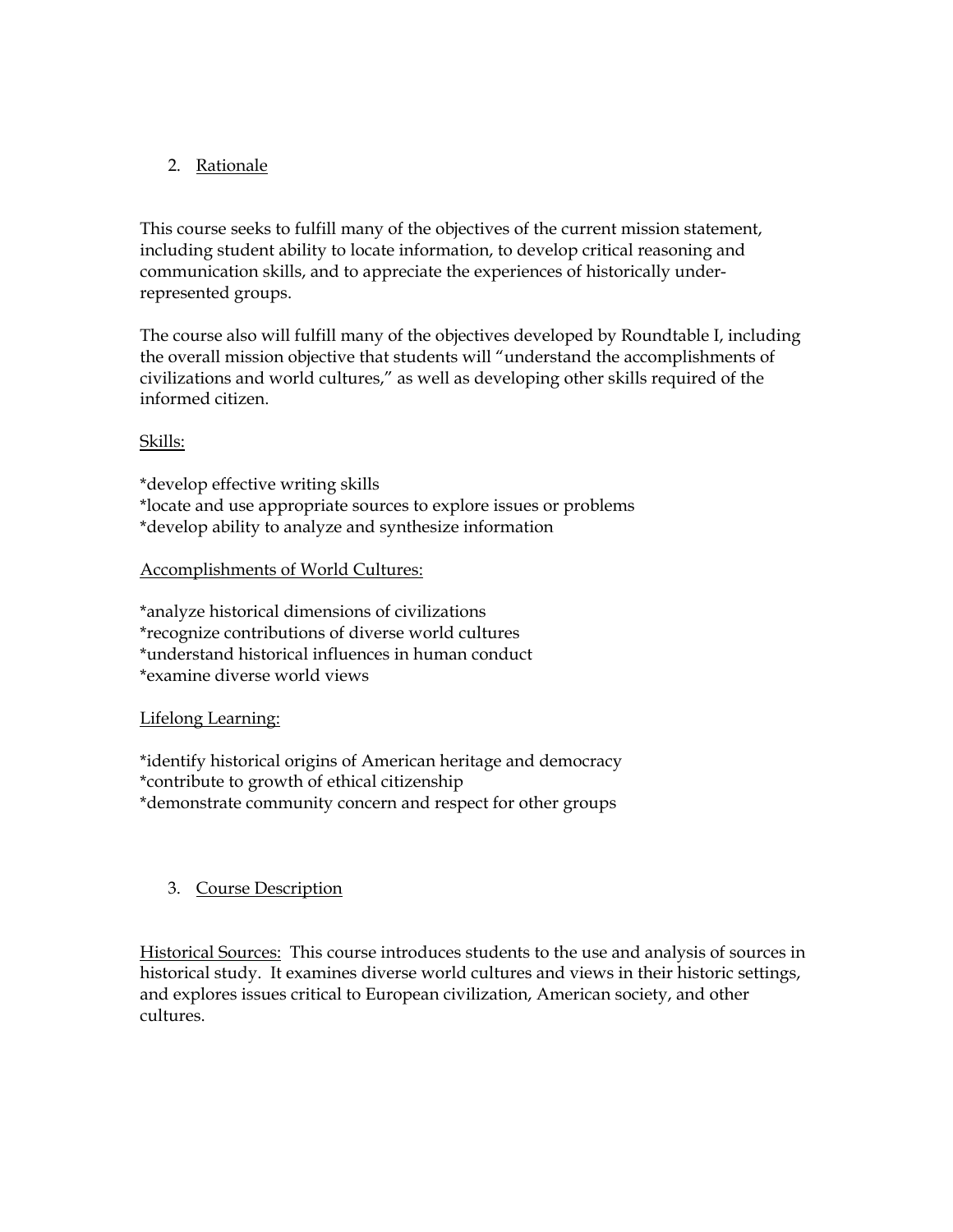#### Portal Course Proposal Daryl Kelley, George Lawson, Chuck Peek

Students come to universities not only to learn but to learn how to learn. Shaped by countless factors of which they are as yet mostly unaware, learning how to learn is the first step in developing the skills of critical thinking, that is thinking for themselves.

In studying the first year experience of college students, researchers have clearly established the existence of a transition between high school and college. In our own student careers, we likely experienced the transition except as unstated obstacle that we were left to our devices to conquer. Then and now, to succeed at the university critical thinking replaced regurgitation. The truly successful were and are less likely to ask "what will be on the test" and accept the challenge of engaging texts as doorway to knowing. By directly passing on the academic values endemic in our culture and the academic skills that are possessed by the liberally educated, we should enhance the education of our students.

Arriving at UNK they, for the most part, have difficulty reading a literate text\* of any variety; they therefore need to learn how to identify a text's point of view, see how it develops an argument, and understand the kinds of support the argument depends on. This is not best done by extensive reading lists, but by frequently reading a text with someone who has already discovered in the text something of value (or has sufficient experience with texts to read with them something new).

They arrive, sometimes knowing little, but believing knowledge is what others tell you. They need to know how knowledge is created, where and how we find out what we don't already know. This is not best done by the standard freshman "research paper" (often both pointless and plagiarized), but by frequently being exposed to what constitutes research within a field of inquiry and how libraries, online references, laboratories, and field work make that research possible.

Difficult as it is to say, many if not most of our students come from environments either ignorant of or hostile to intellectual endeavor. It is a delicate balance to affirm their own origins and yet assist them to establish an identity for themselves as students, separating them from that ignorance and hostility.

A "liberal arts" curriculum exists for (indeed takes its name from) the purpose of effecting that separation and assisting students to develop independent intellects. Studies indicate that this curriculum (indeed any curriculum) works best when students are aware of its purpose and are helped to see what they will be doing before they do it (as well as helped then to apply what they've done). The portal course is our opportunity to apprise students of the purpose and methods of the program, to begin putting the burden of learning on the students themselves, and to introduce them to the principal modes of creating knowledge known in the academy by becoming practitioners of those modes.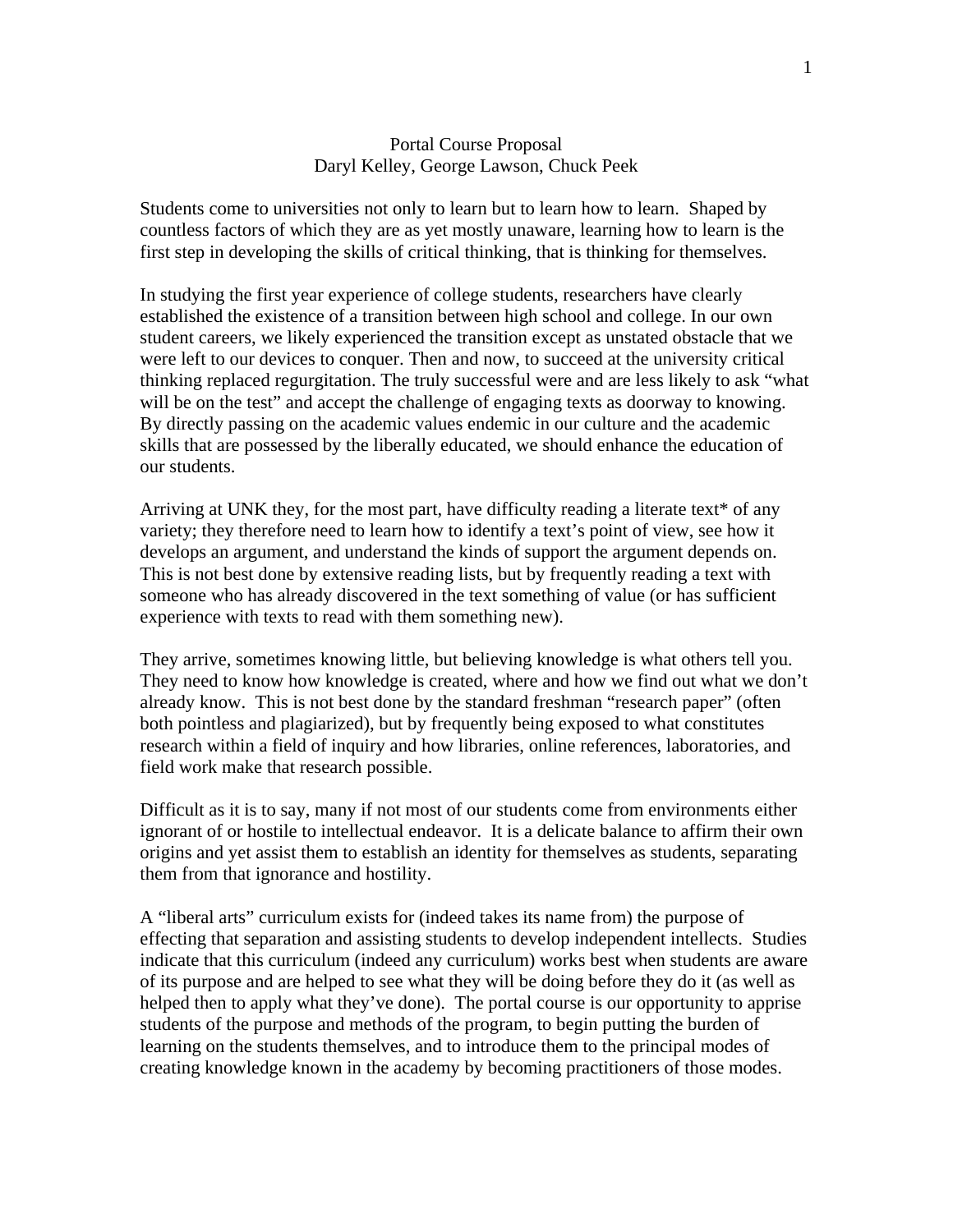A portal course will serve multiple purposes while enhancing the intellectual lives of students. The portal demarcates the world of secondary education from which the student is leaving. A new set of expectations are required. There are fewer right and wrong answers. An interpretation of texts and events are contrasted through engaged discourse within a discipline, rather than by the narrow personal opinion from one's limited life experience. Regurgitation is replaced by thought contemplation. Old simple answers become complex, sophisticated questions. A prism replaces a myopic view of events. Ultimately, each student will need to replace what they have been told is right, to a defense of what she or he believes is right.

Upon entering the portal students need to acquire the academic values that motivate the thirst for knowledge and the academic skills that will facilitate the pursuit of knowledge. Through explicit discussion and reflection students can understand the academic culture and the value of a liberal arts education. Through active learning students can master the basic skills that they hone during the rest of their careers.

Finally the portal open students to the exciting challenges they face as students and as lifelong learners.

A portal course, then, will

- A. provide the opportunity to read (view, investigate) a substantial text together with a mentor;
- B. engage the students in actively employing the appropriate mode of research;
- C. help students discover the role played in the real world by the particular mode of inquiry under study.

Sample Portal Course A: (Lawson)

Course Title: Humanities Dream, the American Dream, and "I Have a Dream"

Course Outline:

- I. To engender respect for knowledge
	- A. Develop an appreciation of what we know
	- B. Explore how we discover new knowledge (modes of inquiry)
- II. Examine the role of Higher Education
	- A. What is an educated individual?
	- B. What is an academic culture?
	- C. Why is it important to be liberally educated
	- D. What role does critical thinking play in the process that an educated individual demonstrates in his/her worldly actions?
- III. Assist students to cross through the portal from acquiring knowledge to developing a thirst for knowledge, asking:
	- A. What skills does one need?
	- B. How does one acquire a thirst?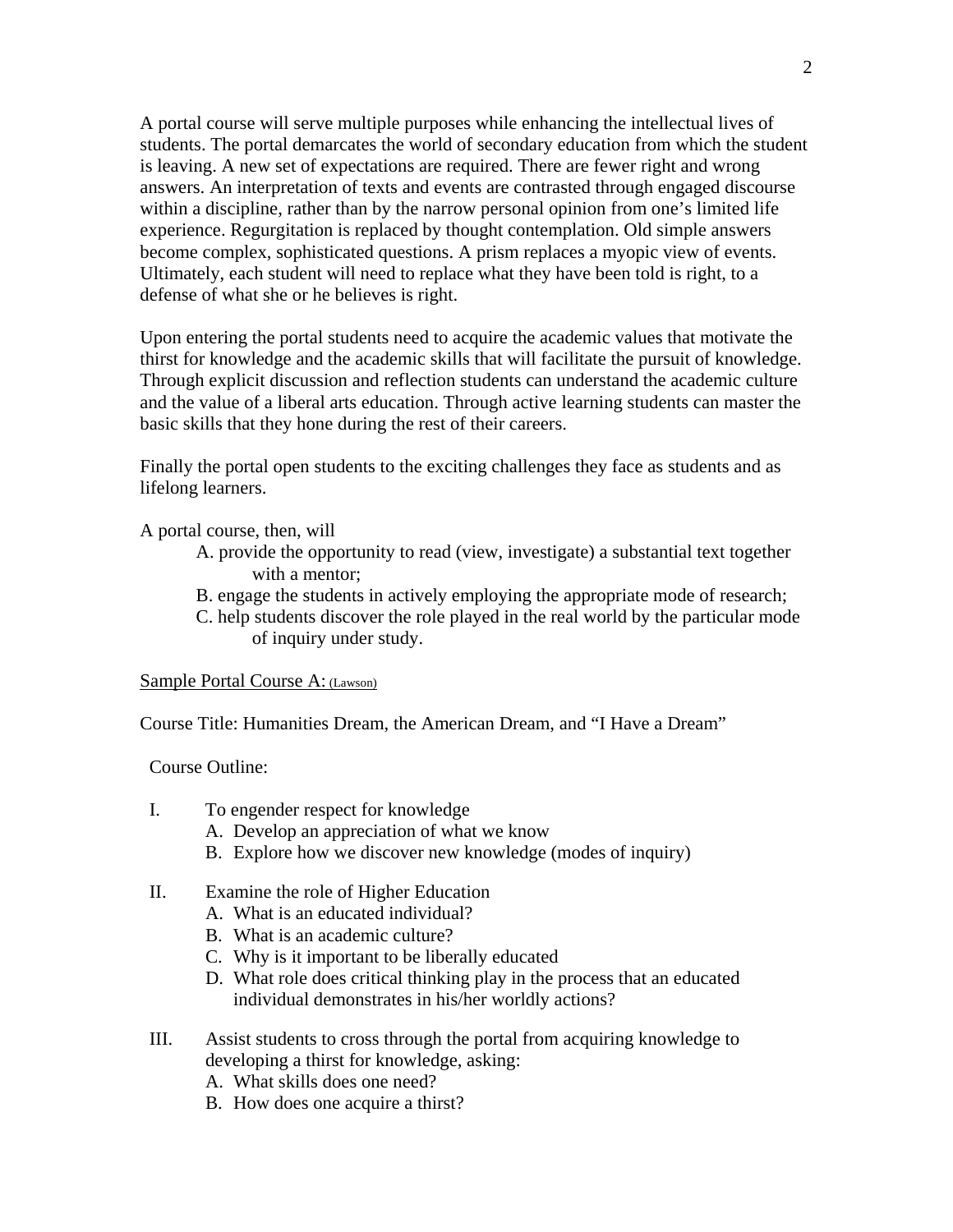- C. How are the skills honed?
- D. How do the skills relate to a career?
- IV. Consider the cultural artifact: "I Have A Dream" by Martin Luther King, Jr. Topics:
	- A. King as a knowledgeable individual (background)
	- B. What was the mood of the time (setting)
	- C. What makes the speech a "great text"

#### V. Explore issues from the speech…

- 1. History
- 2. Democracy
- 3. Economics/Finance
- 4. Music
- 5. Language style
- 6. Images
- 7. Symbolism
- 8. Comparison and Contrast
- 9. Repeating phrases
- 10. The role of violence
- 11. Respect of individuals
- 12. Integration of Ideas

#### *Note:*

*Lawson used the form (numbering and lettering) of the Phase I student outcomes provided. The desired outcomes are placed in the margins of the copy of King's speech provided. (See PDF files/Lawson email attachments)* 

#### Sample Portal Course B: (Kelley)

Course Title: Academic Values and Knowing

#### Pedagogy

The dominant modes of inquiry will be group work and class discussion. Group work will designed to have students practice higher order reasoning skills. Through class discussion and reflective exercises students will become acculturated to academe. They will be made aware of the general expectations and the value of a liberal arts education.

In addition to the discussion of texts, students would be exposed academic life. Students would be required to attend the Student Research Day and be given an assignment. Upper level students may be invited to class to share in their research. These concrete experiences will help students create realistic challenges and expectations for their own careers.

The reading list is designed to meet the goals of introducing students to the liberal arts curriculum. The readings will begin with an introduction to the national discourse on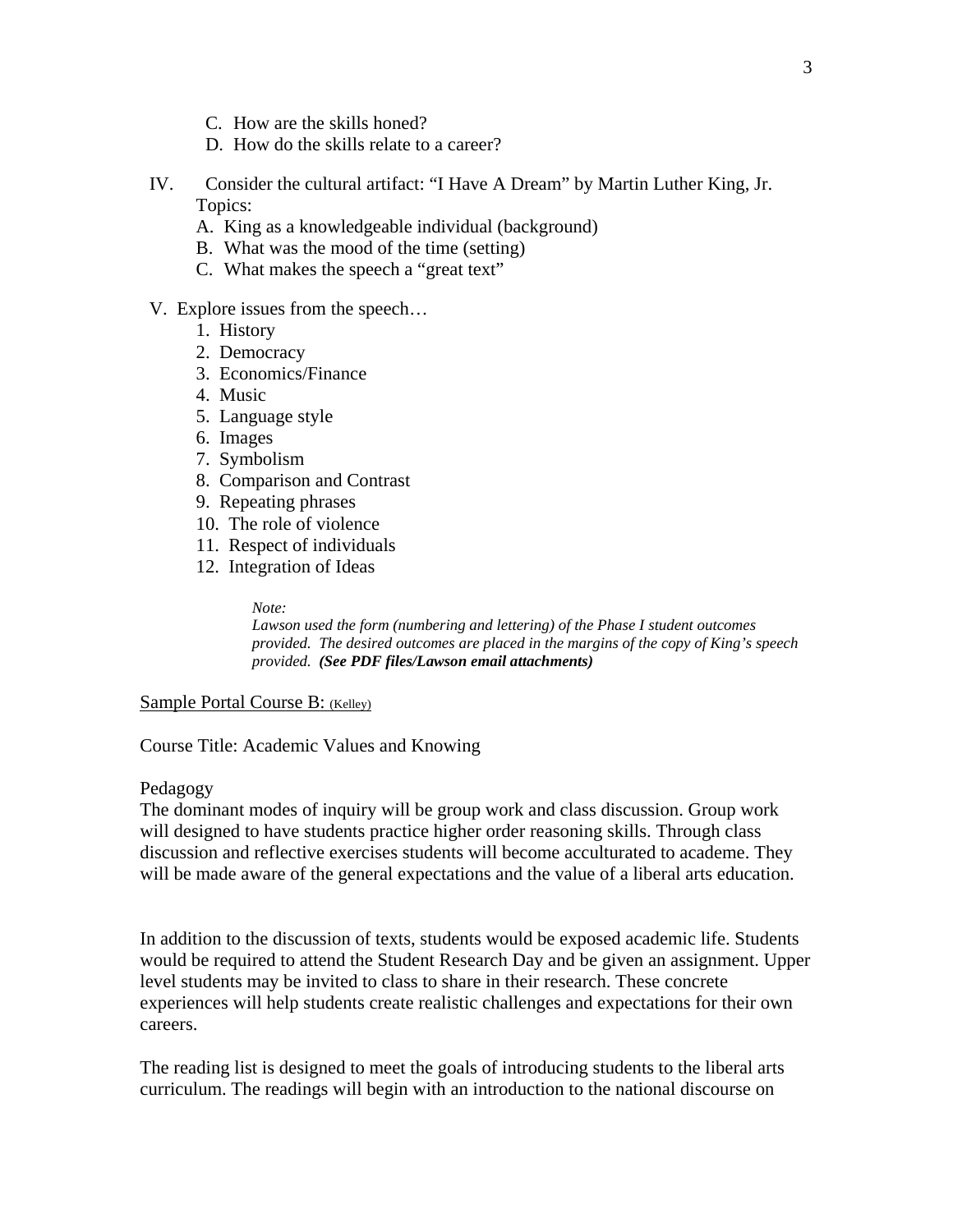liberal education. In order to expose students to college reading, they will discus the report in conjunction with ideas proposed by John Dewey. In order to replace "individualistic relativism" ("it is just my opinion and my opinion is as good as any other) with the rules of scientific investigation. They will discuss the difference between opinion and knowledge based on scientific evidence. Tuesdays with Morrie demonstrates the importance of mentoring and how liberal arts can add to the quality of life. After reflecting upon their lives, students will examine a global issue that will allow them to connect their lives with lives elsewhere.

National Panel Report. 2002. Greater Expectations. AACU.

Students will examine the manifest goals of a liberal arts education and reflect upon their own "greater expectations" at UNK. In addition to the goals in the report, students will discuss the goals of UNK's program and how the goals will be met in the supporting courses.

John Dewey. 1997 Reprint. Experience and Education. Free Press. In a world of soundbites and bottom lines, Experience and Education will allow students to wrestle with a scholarly text in seeking wisdom from one of America's foremost educator and philosopher.

Through group work and class discussion, students will discover the power of applying Dewey's notion of becoming through action.

Wolff-Mich Roth and Angela Barton. 2004. Rethinking Scientific Literacy. Routledge. Students will need to explicitly the nature of knowledge and intellectual discovery.

Mitch Albom. 2002. Tuesdays with Morrie. Broadway Books.

Tuesdays with Morrie is an excellent text to think about their lives. As Mitch's mentor on life, Morrie Schwartz now serves as guide to countless students after his death.

Ishmael Beah. 2007. A Long Way Gone: Memoirs of a Boy Soldier. Farrar, Straus and Giroux.

Activities

- 1. Practice higher order reasoning skills through group and individual assignments.
- 2. Read and engage college level texts.
- 3. Wrestle with a meaningful problem.
- 4. Reading that focuses on higher education.
- 5. Use multiple perspectives.
- 6. Attend Research Poster Day. Followed up with such activities as summarizing a research poster from each College, a discussion of the challenge they have ahead, guest lecture of faculty member's memorable mentoring experience as well as your own, etc.

Goals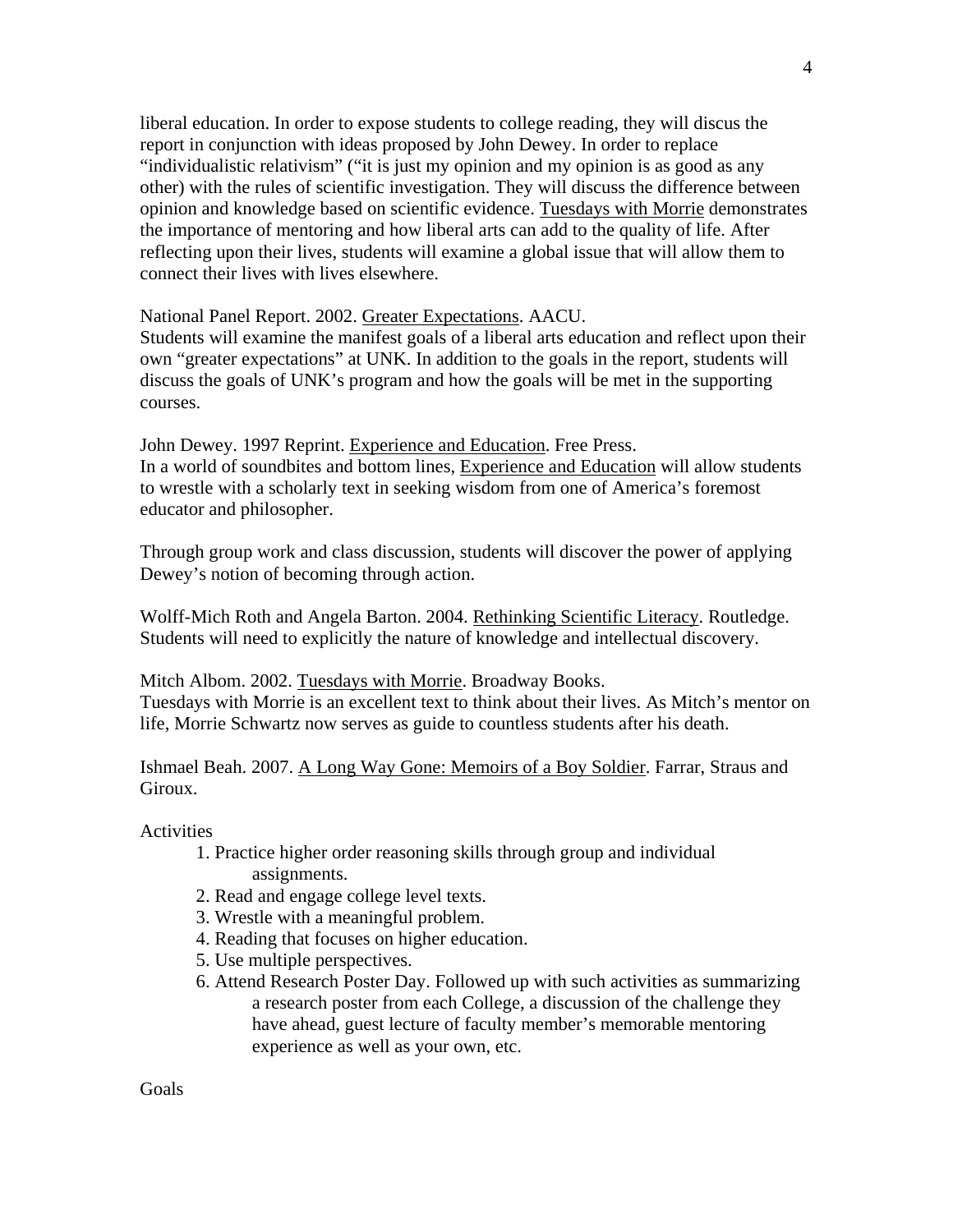- 1. Gain competency of the higher order reasoning skills demanded by a university education.
- 2. Be able to identify and assess a thesis statement. Identity the voice and other literary characteristics and engage in meaningful interpretation.
- 3. Able to identify the complexity of issues.
- 4. Can articulate the value of a liberal arts education and academic values
- 5. Can form arguments from different perspectives.
- 6. Understand and accept the challenge of a liberal arts education.

#### Notes:

#### *Intellectual Engagement*

Students will experience the power of intellectual engagement. Through the study of texts and reflection on their lives, students will connect the notion of a life long learner to the liberal arts tradition. The values and skills of a liberal arts education will be examined. Students will reflect upon their lives and connect themselves to the world in which we live.

#### *Relationship to the First Year Experience*

First Year Experience courses are to ease students through the transition from high school to college. In addition to the new intellectual challenges, students face a number of life issues. FYE covers the academic and life challenges. Moreover, students are acclimated to the campus through mandatory participation in campus events. The portal course that is presented here focuses on the academic transition only. The student life could be integrated if desired.

#### Sample Portal Course C: (Peek)

Course Title: Engaging Intellect

The purpose of "Engaging Intellect" is for students to arrive at the idea of an education, to understand the forms knowledge (and the creation of knowledge) takes in the university and the resources available for investigation, and to see how they can engage in the development of their own intellects. The objective is to open a "portal" to higher and life-long learning. **(C 1, 2, 3, 4, 5; E 2)**

The course will be divided into two parts: introduction and application. During both parts of the course, students will make daily journal entries (some to prompts, some on their own initiative) in response to the material being studied. The journal entries will be catalysts for class discussion. There will be an essay examination at the conclusion of Part 1. Part 2 will issue in a researched paper in which each student articulates an intellectual problem and develops the information necessary to respond to that problem. Grades will be based on the journal, exam, and paper. **(A 1, 2, 3; B 1, 2)**

Part 1: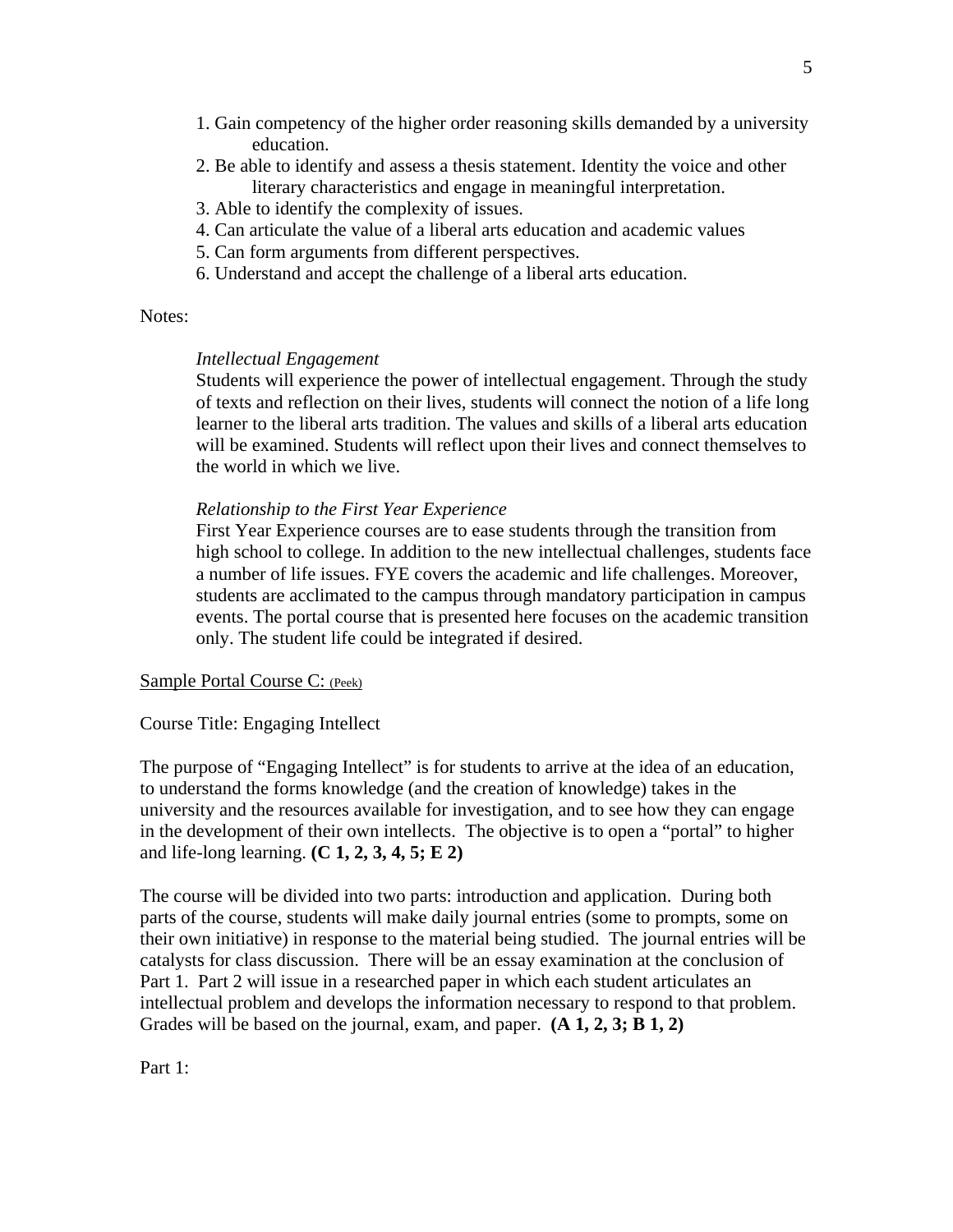- A. Together with their instructor, students will read *The Odyssey* as an allegory of self-education (4 weeks) **(C 1, 2, 3, 4, 5; D 1, 2, 3; F 3, 4)**
- B. Prompted by chapters in Jonathan Kozol, the students will perform a critical review of their own past educations  $(2 \text{ weeks})$  (**B** 1, 2; C 3, 4, 5; D 2, 3; E 1, 2; F **1, 2, 4)**
- C. Using Charles Homer Haskin's *The Rise of the Universities* (and examining the organization of Jefferson's library), students will examine the modes of inquiry typically found in a university. There will be guest lectures and a visit to a working laboratory. (2 weeks) **(C 1, 2, 3, 4, 5; D 1, 2; E 2; F 2)**

Part 2

- A. Students will apply the modes, methods, and idea from Part 1 by examining the following:
- 1. The iconography, aesthetics, and history of Grant Woods' "American Gothic" as a cultural study; there will be a visit to the Museum of Nebraska Art (2 weeks) **(C 2, 3, 4, 5; D 2, 3; E 1, 2; F 2)**
- 2. The philosophy, construction, and significance of the state Capitol; there will be a field trip to Lincoln to visit the Capitol (and possibly Morrill Hall as well) (2 weeks) **(B 1, 2; C 1, 3, 4; D 1, 2, 3; E 2; F 1, 2, 3,4)**
- 3. the changing demographics of Nebraska's population (with a visit to a nearby IBP plant) (2 weeks) **(B 2; C 2, 3, 4, 5; D 3; E 1; F 2, 3, 4)**

[For all of the above, students will be responsible for bringing to bear on the topic all relevant contexts. For example, with "American Gothic," these would include a] how detail and perspective function both in Wood's aesthetic and those he challenged, the development of regionalism in cultural studies, the initial impact of the Great Depression and, in response, the search for a "usable" past, salient features of the 1890s and 1930s, the history of the painter and painting, and the controversy over the painting (including later parodies).] **(B 1, 2; C 3, 4, 5; D 1, 2; E 2; F 1, 2, 4)**

B. Assisted by an orientation to the library, students will research and write an 8-10 page paper on one of the six topics above. Written in stages, each stage will be peer critiqued and used for topical discussions. Whatever topic or approach students choose, the paper must make use of at least one "mode of knowing" and must address the idea of an education. It should first articulate an intellectual problem and then gather sufficient information to address it. (2 weeks) **(A 1, 2, 3; B 1, 2; C 1; D 2, 3; E 2; F 1, 2, 4)**

#### *Note:*

*Peek has used the "Mission Statement and Student Outcomes" from Phase I distributed at the outset of Phase II work. The major categories are lettered, the subheadings are numbered.*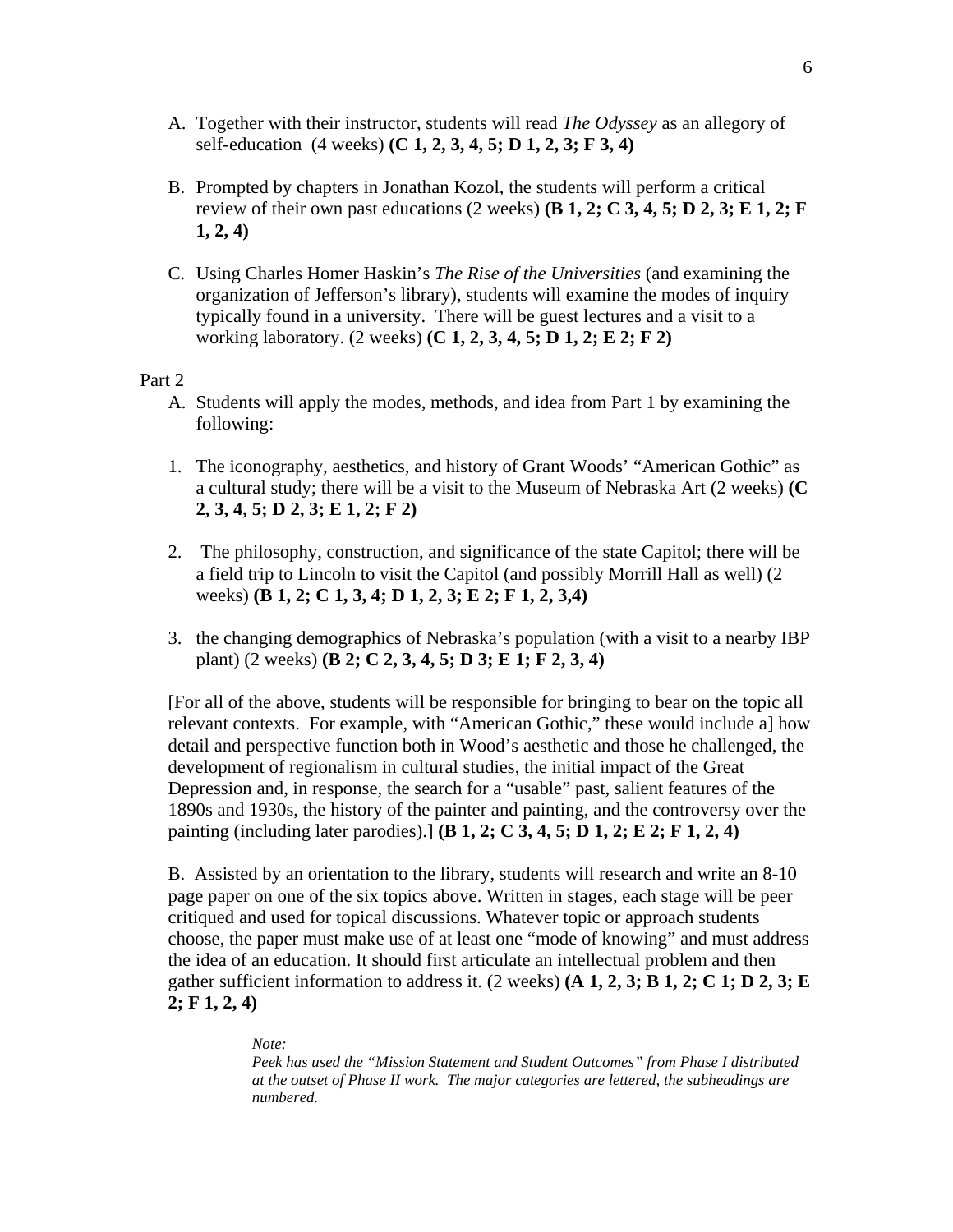#### DRAFT – Science Mode of Inquiry

Modes of Inquiry and Knowing – Natural Science Course:

Overview: The natural sciences seek to understand the world around us using empirical investigation and naturalistic explanation. The process by which science explores the world is the scientific method; however, this method varies within the natural sciences and even more so when compared to the social sciences. In an increasingly technological society, it is important for citizens to know and understand what natural science is and is not, what questions it can and cannot answer, and the capabilities and limitations of scientific investigation. It is also important to realize how science can affect society and how societal inputs can affect science. [The Natural Sciences are defined to include Chemistry, Physics, Biology, Geology, and Mathematics.]

#### **Course Goals and Objectives:**

#### **Goals:**

To introduce students to the perspectives of the physical and life sciences

- To help students understand the connections between science, society, and the world around them specifically: what is (should be) the role of science in society and how does (should) society influence science?
- To help students understand the connections and differences between the scientific disciplines
- To help students understand the process of science and the questions it can and cannot answer. **Objectives**:
	- Students will read primary sources from the physical and life sciences (Biology, Chemistry, Physics, Geology) (e.g. Bacon, Watson/Crick, Einstein, Galileo, etc.)
	- Students will explore the methodology of the physical and life sciences both from the idealized scientific method view as well as more realistic processes with a focus on empirical investigation and naturalistic explanation (e.g. Kuhn, and modern scholarship)
	- Students will discover the commonalities and differences in the life and physical sciences
	- Students will analyze examples/case studies of good and bad science both in the field (e.g. development of evolutionary theory, "cold fusion") and in society (e.g. development of radar and microwaves, crystals and magnets for healing)

Students will analyze ethical and societal aspects of scientific discovery (e.g. frakenfoods vs. golden rice)

#### **Course Description**:

[Name of Course] focuses on the methodology and societal impact of the natural sciences. Students will explore how the natural sciences create understanding of the world through empirical investigation and naturalistic explanations. Additionally, students will analyze the interplay of science and society

#### **Possible Course Topic:**

 Perhaps the best (most interesting) and encompassing theme for a natural sciences inquiry course would be an exploration of the development of evolutionary theory because it draws on all fields within the natural sciences. Discussion of the societal impact will also be highly relevant.

#### **One Possible Course Outline:**

| Section 1 (6-8 weeks):   | What is science?                                                                |                                                                                       |  |
|--------------------------|---------------------------------------------------------------------------------|---------------------------------------------------------------------------------------|--|
|                          | How is science done generally? [Scientific Method, Naturalistic Explanation,    |                                                                                       |  |
|                          | Empirical Investigation                                                         |                                                                                       |  |
|                          | Disciplinary Differences and Commonalities:                                     |                                                                                       |  |
|                          | Science in Biology, Chemistry, Physics, Geology, Mathematics                    |                                                                                       |  |
| Section 2 $(3-4$ weeks): | Science and Society                                                             |                                                                                       |  |
|                          | What is the role of science in society? What is the role of society in science? |                                                                                       |  |
|                          | science?                                                                        | What should be the role of science in society? What should be the role for society in |  |
| Section $3(5-6$ weeks):  | Case Studies in Science                                                         |                                                                                       |  |
|                          | Pseudoscience claims:                                                           | Oxywater, magnet therapy                                                              |  |
|                          | Ethics in Science:                                                              | Cloning and gene therapy, cold fusion                                                 |  |
|                          | <b>Current Societal Issues in Science</b>                                       |                                                                                       |  |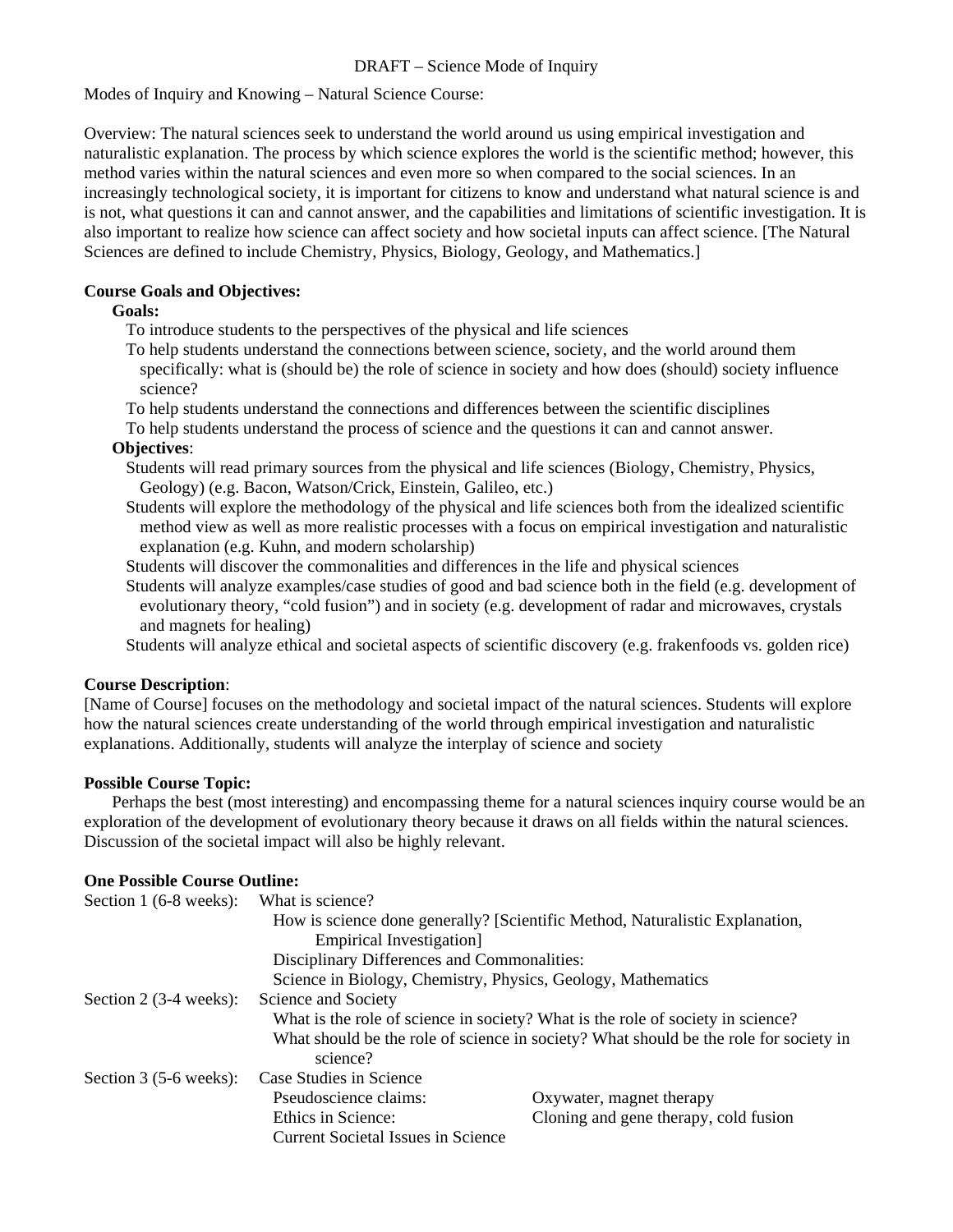The Modes of Knowing course in the Social Sciences aims to provide students with an understanding of human behavior in scientific perspective, enabling students to appreciate the relevance of social science to their own lives and to contemporary social issues and problems. Students will examine classic and current literature, and current events in the social sciences.

This course will introduce students to the methods of study used by several of the social sciences. Students will be exposed to major questions relevant to human, social, cultural, and institutional behavior. Students will explore the major approaches of social science, with each approach being critically evaluated. Questions may be considered in a comparative manner using a cross-cultural comparison of major ethnic or other social groups, or institutions within world society.

General Objective

This course will provide students with an understanding of the scientific tools used to analyze human actions in the study of contemporary individual and social issues, and their own lives. It will be designed to foster critical understanding of human action and interaction. The course will emphasize the development of writing, critical thinking, and quantitative skills using the methods, theories, and applications relevant to social science disciplines.

Specific Objectives

\* Develop and understanding of the contribution of the social sciences to our global society.

\* Engage students in critical analysis of current events, issues, and literature relevant to the social sciences.

\* Develop critical thinking and writing skills.

\* Apply the scientific method and body of theories to analyze human actions.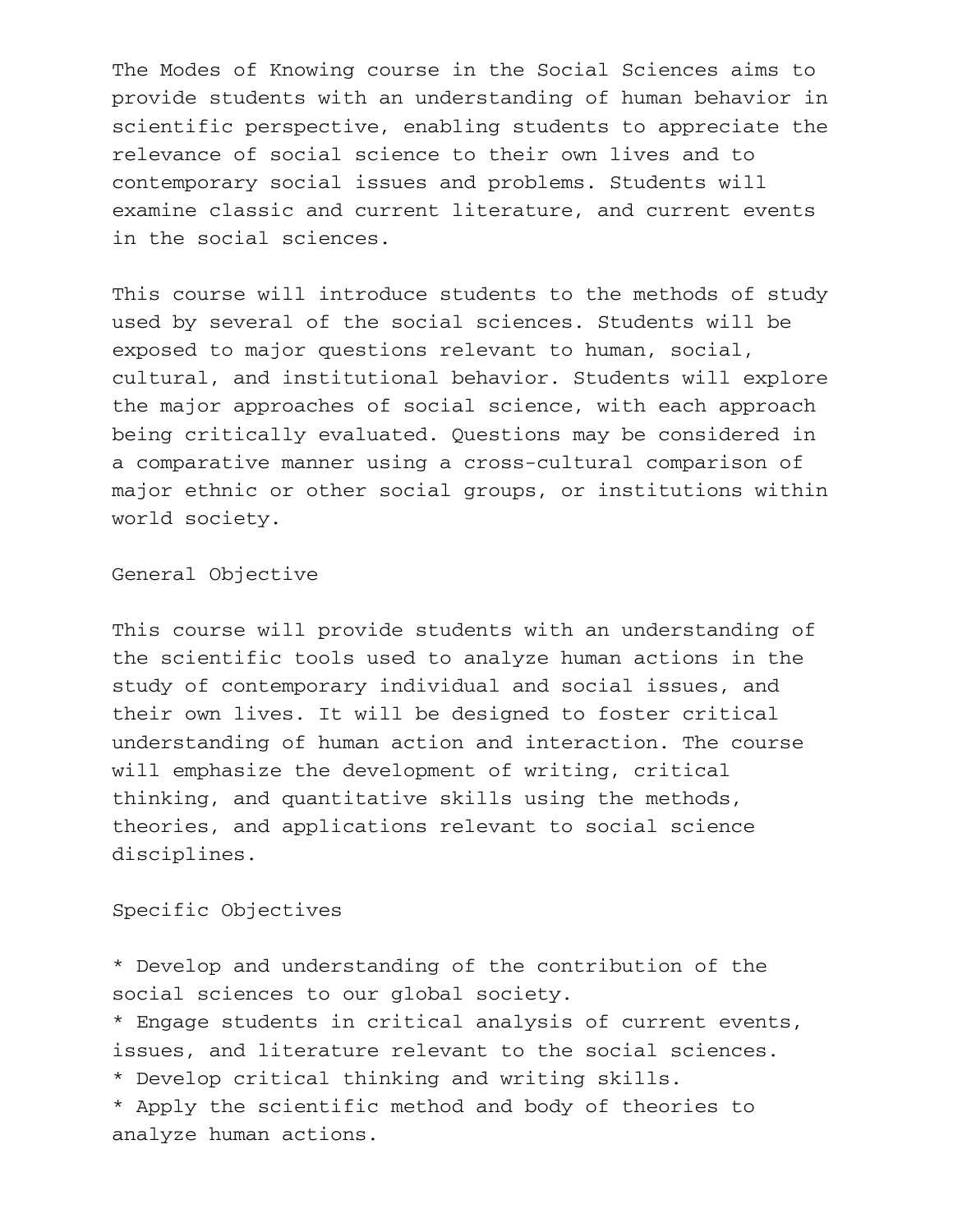## **Modes of Inquiry and Knowing – Humanities Course.**

[Phase I Mission Statement and Student Outcomes referenced by letter/number in bold type.] Barton, Dimock, Peek

#### Overview:

It is the role of the humanities to teach us how to use language to create texts and interpret and evaluate them, whether those texts be verbal, visual, tonal, or silent. What is reality and how do we represent it? What is legitimate in our representations and what representations suffer from bias or slanting? These are questions in the humanities. The world of the humanities is the world of stories, narratives, compositions, ideas, and images; it is the world of patterns to be perceived and validity to be ascertained. The Humanities, then, consist of the critical analysis of ideas, more specifically ideas created by the human imagination. Previous analyses are our guides and mentors, but no one can think critically for us. Developing our intellects to the point where we can think for ourselves, therefore, requires of students active engagement in their own learning. That means learning how ideas and images come together to make sense, and this cannot be accomplished only by seeing how others make sense; rather, it requires beginning to make sense ourselves. So then, making sense ourselves and making sense of ourselves (in all our complexity) is the province of the humanities.

#### Course Goals and Objectives:

Goals:

- To introduce students to the perspectives of the humanities
- To help students understand the connections between education and the world around them **(C 2, 3, 4, 5)**
- To help students understand the connections between the academic disciplines (particularly in the humanities) **(D 1, 2)**
- To address the fundamental questions, Who am I (individual) and Who are We (communal) and the further question these entail: What is the dynamic between I and We, between the individual and society? How does culture inscribe itself in an individual or, conversely, how do individuals inscribe themselves in their cultures? **(B 1, 2)**

Objectives:

- Students will read primary sources from the humanities (Philosophy, Literature, Rhetoric, History) **(D 2, 3)**
- Students will analyze the meaning of the text(s) in terms of language, design, meaning, and argument. **(B 1, 2)**
- Students will analyze how the text responds to social and cultural contexts. (B 1, 2; C 1, 3; D 2
- Students will analyze how the text addresses the nature of the individual and society, the good life, and the just society. **(E 2, F 1, 3, 4)**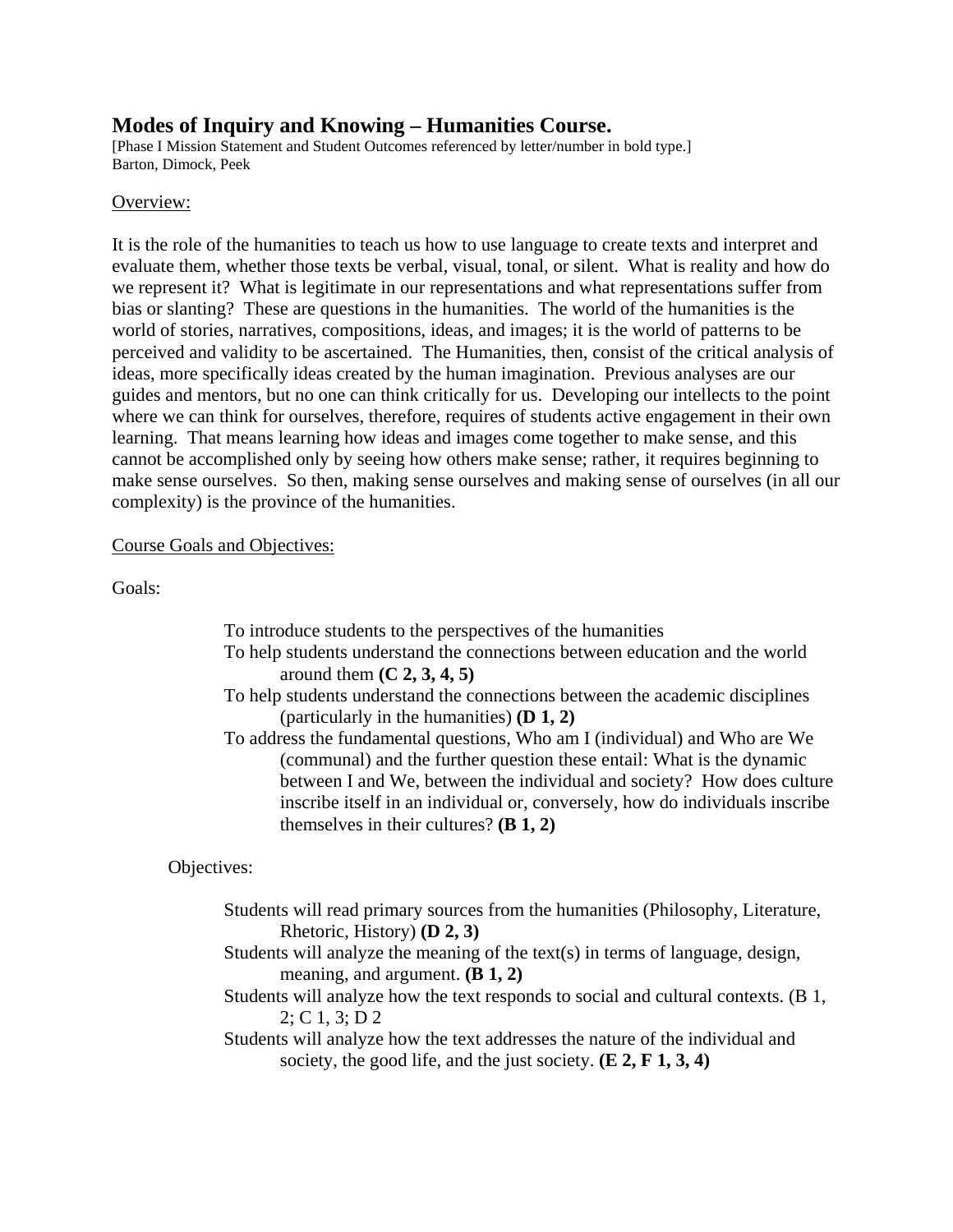Students will be able to explain and apply humanistic principles of interpretation and criticism, as demonstrated in oral discussion and written work. **(A 1, 2, 3; C 5; F 4)**

General Description and Pedagogical Requirements:

Each course offered in this area would choose a central text (or texts) proven to be influential ("a great work") or is exemplary of an influential type of work. This text will be a work that allows students to spend a semester interpreting and analyzing it from a variety of perspectives. Typically these texts would be great works in the humanities, for example, Philosophy (e.g. Plato's Republic), Literature (e.g. Heller's Catch 22), or Rhetoric (e.g. Lincoln's "Gettysburg Address"), but could also include works of art, drama, or other media studied from a humanistic perspective. **(F 2 or globalization)**

The course would be offered by an individual instructor with expertise in one or more areas of the humanities and the ability to examine the work from (minimally) philosophical, literary, cultural, and rhetorical (relating to questions of how the work makes a compelling argument).**(B 1)**

The course should involve critical thinking, discussion, writing and oral presentations. **(A 1, 2, 3; B 1, 2)**

#### Sample Course A: (Dimock)

Title: Arguing for Justice and Forgiveness Central text: President Lincoln's Second Inaugural Address **(F 2)** Secondary works – - Fredrick Douglass' The Hypocrisy of American Slavery **(F2: C3,4,5)** - Declaration of Independence **(F 2)** - United States Constitution **(F 2)** - An address to the Loyal Citizens and Congress of the United States of America adopted by a convention of Negroes held in Alexandria, Virginia, from August 2 to 5, 1865 **(F2: C3,4,5)**

"As I would not be a slave, so I would not be a master. This expresses my idea of democracy." - Lincoln

### Basic Description: **(C1,2,3; E2)**

Lincoln's Second Inaugural Address addresses some of the core issues of the humanities and society. The issues of equality and justice are clearly paramount, but along side these questions are the questions of how to regain unity. The issues of forgiveness and the renewal of a unified society allow students to explore issues in the United States, like civil rights, as well as international issues where there are many cases of nations that have to come together after division and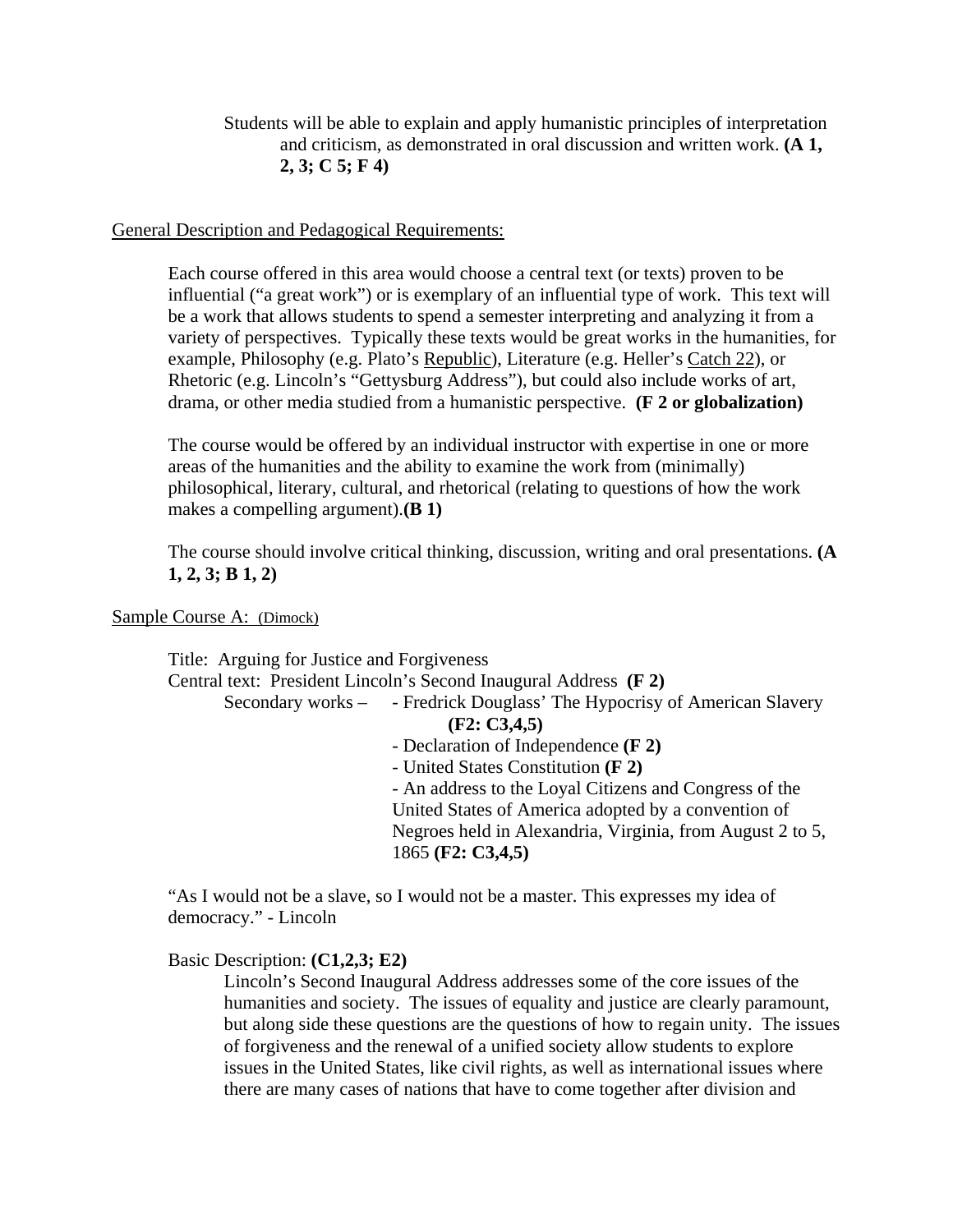injustice (Iraq's reconstruction, the end of Apartheid in South Africa, and many others).

Research and Writing Assignments: **(A1,2,3; F1,2,3,4)**

Students will progressively develop two main papers over the course of the semester. The first will examine the principles of justice as they are expressed in the primary text and related to the secondary texts. The second project will require students to research an issue of conflict and explore the practices and/or possibilities for forgiveness. This will be a group project that will result in both a presentation and a paper.

Themes to be addressed:

**Historical Context**: Development of the United States, Civil War, Reconstruction, Civil Rights **(F 2) Social and Political Concerns**: Principles of the Nation (equality, justice), Conflict and Restoration, Religion and Public Life **(C 3, 4; F 2) Philosophic, Rhetorical and Literary Perspectives:** Nature of the Civil Society, Justice, Argument design, Audience Adaptation, Language Use (Style), Narrative Frame, etc. **(D 1, 2, 3)**

### Sample Course B: (Peek)

## **Title: Personal Lives in Public Spaces**

Using three texts, Shakespeare's *Romeo and Juliet*, Hemingway's *A Farewell to Arms* ("my *Romeo and Juliet*"), and Bernstein's *West Side Story*, students in this course will draw on relevant contexts to assist them to discern and create meaning. The course will draw on literature, philosophy, music and art history, and cultural studies. **(A 2; C 3, 4; D 2; globalization and multiculturalism)**

Among the contexts requiring individual and group research will be:

Comparing and contrasting the conflicts (papist and puritan, Austrian and Italian, and ethnic) that lie behind the perils of the protagonists. This will entail some understanding of the Elizabethan Settlement, world attitudes regarding WW I, and developing ideas of race and multiculturalism, as per their respective societies). **(B 1, 2; C 3, 4, 5; E 2; F 1, 2, 3)**

Looking at representations of the representations (e.g. music and ballet based on the *Romeo and Juliet* story, such as Prokofiev and Tchaikovsky, and integrated into *West Side Story*), and seeing the stories themselves as alluding to or reworking previous stories (the allusions embodied in Hemingway's title, the materials Shakespeare had at hand, the intertextuality of the three). **(B 1, 2; D 1, 2, 3)**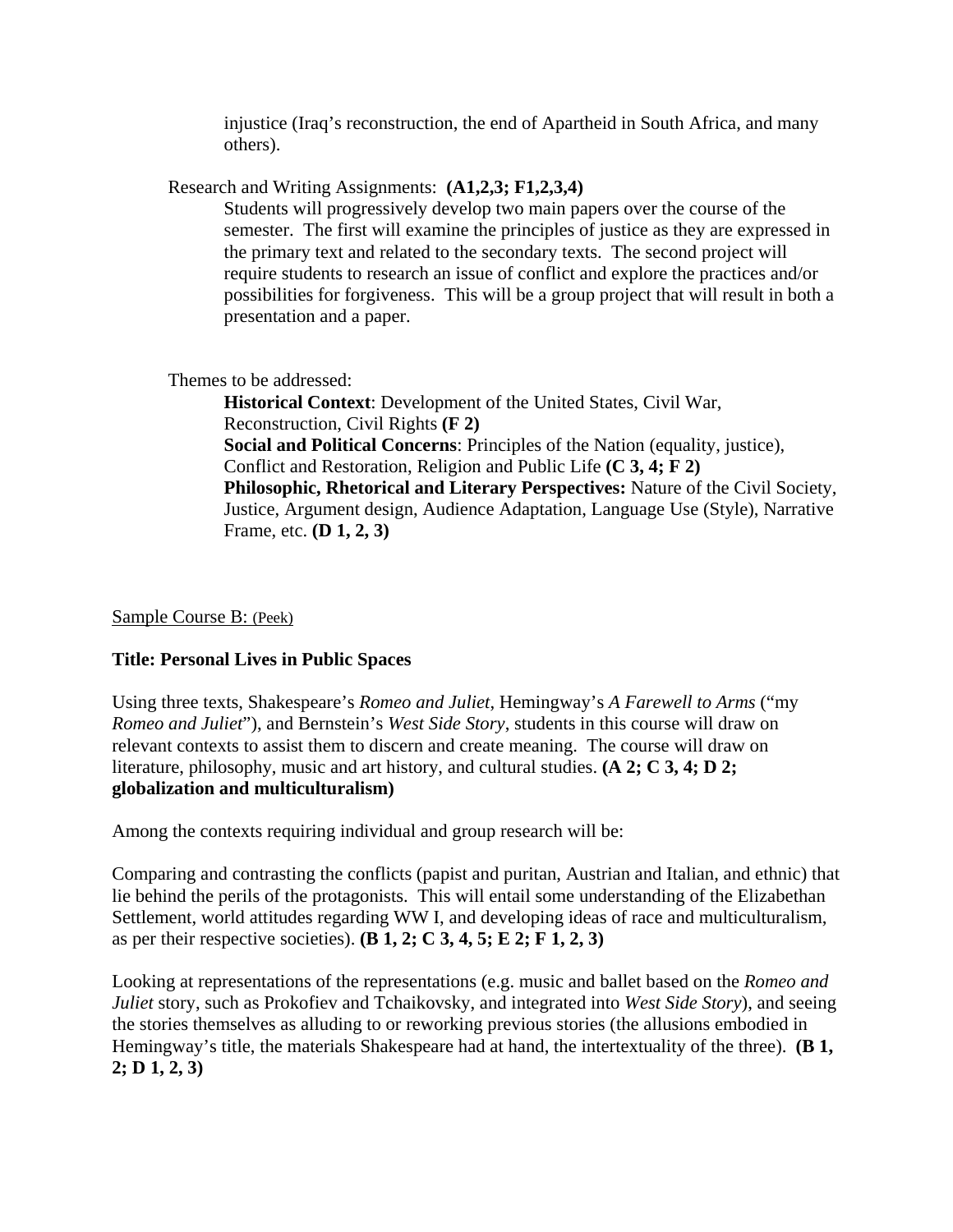Discussion, informed by appropriate critical sources, of how we construct our ideas of norms, ideals, and roles; of youth and age; of leadership and nurture; and how such constructions are affected by culture and society. **(A 1, 2, 3; B 1, 2; C 3; D 2; E 1, 2; F 1, 2, 3, 4)**

Discussion, informed by appropriate critical sources, of notions of the rule of law, how societies order themselves, the differing but appropriate roles of government, religion, and individual, drawing on philosophical discussions of the harmony or disharmony in such cultural "ecosystems." **(A 1, 2, 3; B 1, 2; C 3; D 2; E 1, 2; F 1, 2, 3, 4)**

Understanding how differing conceptions of honor, death, and meaning affect our choices and actions. **(E 1, 2)**

Students will, then, read three primary texts, research and review relevant contexts and engage in discussion how those contexts affected the writing and affect our reading of the stories. Our aim will be to develop a fuller sense of what is meant by "personal lives" and "public spaces" and how the two interact with one another. Based on their study, students will be asked to create a representation that defines and describes their own lives and the public contexts affecting them. **(A 3; B 1,2; C 2, 3, 4, 5; D 2, 3; E 1, 2; F 1, 2, 3, 4)** 

This "representation" may take the form of a researched term paper, a discursive essay, or something similar to a "case study." It will be composed in parts, each subject to revision, and the whole will be the equivalent of 10-12 pages.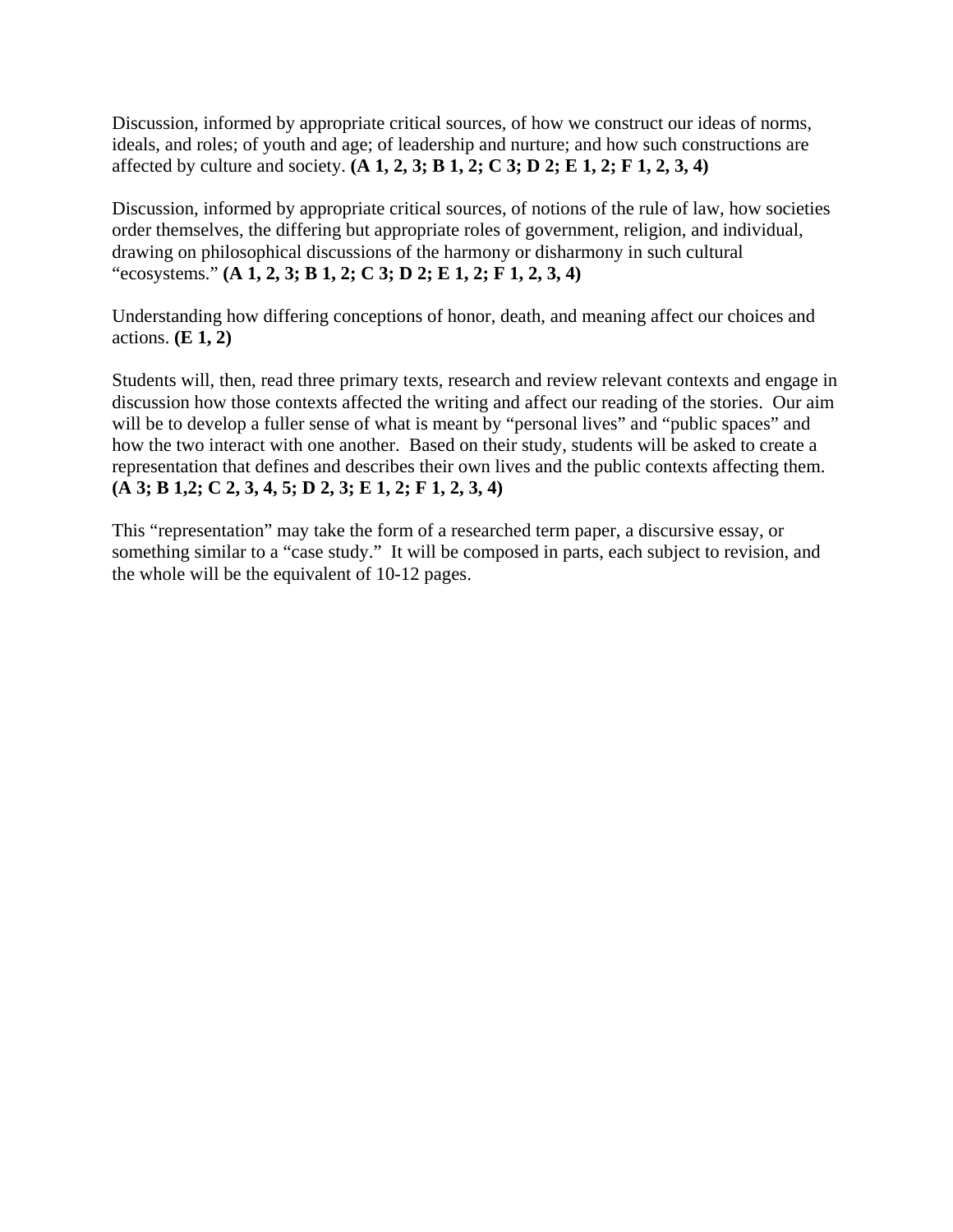Course Description:

## **Modes of Knowing/Types of Inquiry - Art Perspectives Course**  Kropp, Hartman, Trewin

Title: Arts Perspectives: Aesthetics, Imagination and Representation

Overview/Description:

This course will provide the necessary means to help students understand and appreciate the visual and performing arts. Topics will include aesthetic literacy, the creative process and the interpretation and analysis of selected artforms and movements. In service of the goal of appreciation the course curriculum will depend upon the direct exposure of students to the arts through attendance at performances and exhibitions. Course dialog will involve critical responses to these encounters in the form of classroom discussion and written assignments.

Course Goals and Objectives;

Goals: To expose students to the arts To help students develop sound critical perspectives To aid students in their understanding of the creative process To introduce students to the subject of Aesthetics

Objectives:

Students will attend performances and exhibitions. They will also experience art through secondary sources such as video or other documentation. They will provide written statements regarding their experiences and will locate and explore appropriate sources to support critical arguments within the statements. (skills)

Students will analyze and interpret the meaning of artworks representative of the disciplines of dance, music, theatre and visual art. This analysis will concern style, form, content and aesthetic response. (skills)

Students will analyze the socio-cultural context of artworks representative of each discipline. (accomplishments of world cultures)

Students will read primary sources from Aesthetics and connect the dialog from these sources with related artistic activity.

## Sample Course A: (Hartman)

Title: From Jazz to Abstract Expressionism: Improvisation in the Arts of Modernism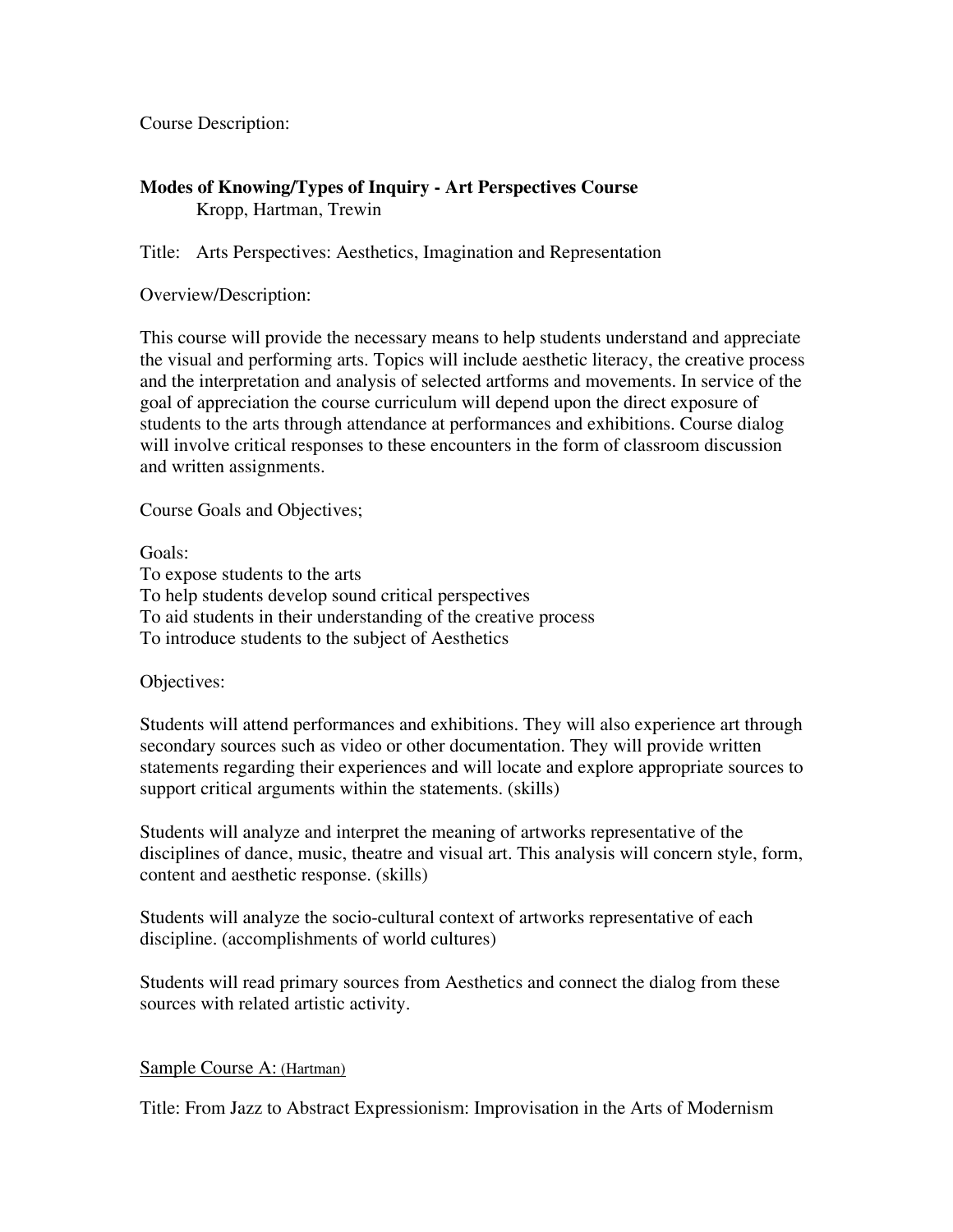Central Text: *The Creative Process (A Conversation With Gertrude Stein)*  Supporting Material; documents and footage of improvisational jazz musicians and abstract expressionist artists at work as well as modern dance and improv. theatre performances. (It will be a challenge to find local performances or exhibitions which are specific to the topics addressed in this type of class. Performers and visual artists could visit class to demonstrate and discuss improvisational activity.)

Topics:

The Context of Modernism: From Renaissance Humanism to the Bauhaus School. A historical inquiry into the sources and characteristics of Modernism.

Defining Improv.: Examples From the Visual and Performing Arts. Establishing an understanding of the essential similarities and inherent differences between manifestations of intuitive expression in the visual and performing arts. Investigation into the nature of improvisation (intuition and "stream of conciousness" balanced by instinctual adherence to formal limitations)

Criticism and Judgement:

A study of critical and analytical methods proposed within the context of Modernist culture. Dealing with the apparently subjective connotations of the nature of improvisational creative activity. This could begin as an extension (more specific) of the above topic. The dialog could include introduction to the basic elements and principles that govern a given art form. Students could then consider how a performer or visual artist would be able to explore direct and intuitive expression in a given media while simultaneously ,and perhaps subconciously, adhering to a formal agenda.

The Cultures of Improv.: A Demographic Study.

Essentially a study of the affect of cultural differences in the history of improvisation. Why does the demographic differ between those who practiced modern dance and those who produced Jazz music. How is Abstract Expressionism an extension of the Euro-Centric/Avant Guard tradition while Improvisational Jazz is more connected to urban and minority American subcultures.

Requirements: TBA